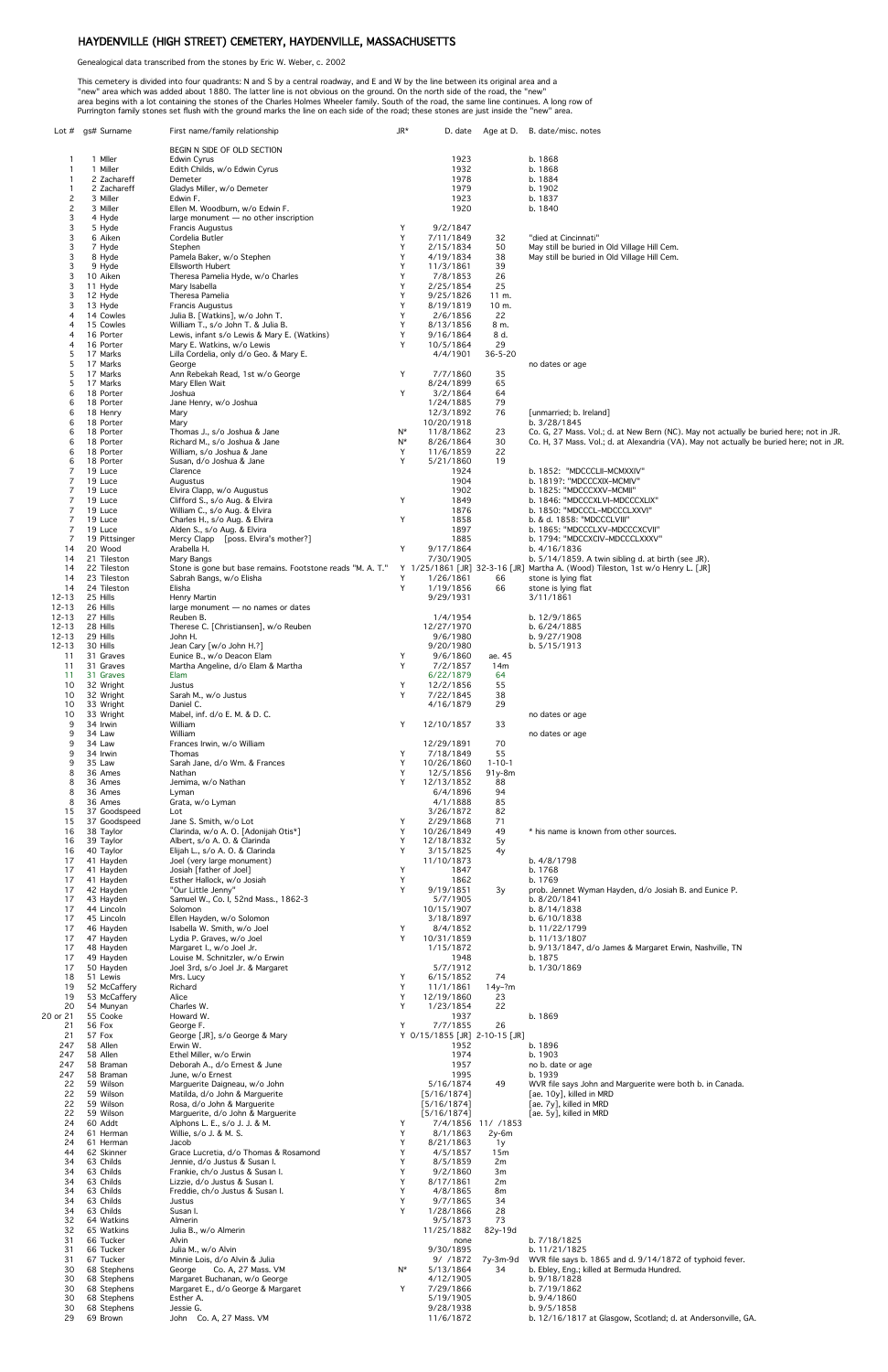| 43<br>43                                       |                                 | 70 Dinsmore<br>70 Dinsmore                 | Samuel<br>Anna Rice, w/o Samuel                                                 |            | 9/4/1876<br>2/23/1876                            |                          | b. 12/19/1807<br>b. 4/26/1808                                                                        |
|------------------------------------------------|---------------------------------|--------------------------------------------|---------------------------------------------------------------------------------|------------|--------------------------------------------------|--------------------------|------------------------------------------------------------------------------------------------------|
| 45                                             |                                 | 71 Selman                                  | Jane Roberts, w/o John B.                                                       | Y          | 4/7/1867                                         | 72                       |                                                                                                      |
| 42<br>42                                       | 72 Shaw<br>72 Shaw              |                                            | Ruth B., w/o Josiah, Esq.<br>Josiah, Esq.                                       | Y<br>Y     | 1/10/1858<br>5/8/1855                            | 68<br>68                 |                                                                                                      |
| 41                                             |                                 | 73 Brown                                   | Alexander, s/o John & Jane                                                      |            | 8/20/1872                                        | 15                       |                                                                                                      |
| 40<br>39                                       |                                 | 74 Keene<br>75 Nichols                     | "Little Emily", d/o J. & E.<br>Elsey, w/o Rev. James                            | Y<br>Y     | 4/6/1866<br>12/16/1856                           | 4y                       | b. 2/1/1794                                                                                          |
| 39<br>38                                       |                                 | 76 Nichols<br>77 Moore                     | Rev. James                                                                      | Y<br>Y     | 12/14/1858<br>3/3/1866                           | 68<br>42                 |                                                                                                      |
| 37                                             | 78 Hoyt                         |                                            | Cordelia, w/o Francis<br>Jonathan                                               | $N^*$      | 4/18/1848                                        | 67                       |                                                                                                      |
| 37<br>37                                       | 79 Hoyt<br>80 Hoyt              |                                            | Sally, w/o Jonathan<br>Sarah F.                                                 | Y          | 8/10/1885<br>11/20/1850                          | 97y-11m<br>17            |                                                                                                      |
| 36                                             | 81 Shaw                         |                                            | Washington, M. D.                                                               | Y          | 8/22/1854                                        | 44                       |                                                                                                      |
| 36<br>56-57                                    | 81 Shaw                         | 82 Lawrence                                | Fidelia K. Root, w/o Washington<br>Otis N.                                      | $N^*$      | 10/ /1844<br>1909                                | 23                       | "and d/o S. Root, Esq."<br>b. 1835                                                                   |
| 56-57                                          |                                 | 82 Lawrence                                | Eliza A., w/o Otis                                                              |            | 8/16/1919                                        |                          | b. 4/5/1837                                                                                          |
| 56-57<br>56-57                                 |                                 | 82 Lawrence<br>82 Lawrence                 | Annette E., d/o Otis & Eliza<br>Anna, w/o Eleazar                               | Υ          | 1941<br>9/10/1852                                | 82                       | b. 1861                                                                                              |
| 56-57<br>56-57                                 |                                 | 82 Lawrence<br>82 Lawrence                 | Reuben<br>Olive, w/o Reuben                                                     | Y          | 5/13/1853<br>5/3/1876                            | 63<br>81                 |                                                                                                      |
| 56-57                                          |                                 | 82 Lawrence                                | Lorenza                                                                         |            | 4/13/1898                                        | 71                       |                                                                                                      |
| 56-57<br>58                                    |                                 | 82 Lawrence<br>83 Heugh                    | Herbert<br>Archibald                                                            |            | 1901<br>1/15/1900                                |                          | b. 1866<br>b. 7/8/1818                                                                               |
| 58<br>58                                       |                                 | 83 Heugh<br>83 Heugh                       | Jessie Henderson, w/o Archibald<br>James H., s/o Arch. & Jessie                 | Y<br>$N^*$ | 8/18/1864<br>4/2/1864                            |                          | b. 1/6/1825<br>b. 9/18/1857                                                                          |
| 58                                             |                                 | 84 Kingsley                                | "Brother Lyman" (tiny stone)                                                    |            | 5/16/1874                                        | $1y-4m$                  | drowned in the Mill River flood                                                                      |
| 58<br>58                                       |                                 | 85 Kingsley<br>86 Kingsley                 | Annie R., w/o E. D. Kingsley<br>"Little Nettie"                                 |            | 5/16/1874<br>5/16/1874                           | 25<br>$3y-7m$            | drowned in the Mill River flood [d/o Archibald & Jeannette Heugh]<br>drowned in the Mill River flood |
| 58                                             | $87$ $?$                        |                                            | "Allie" (little stone)<br>"Wi_____" (tiny marble lamb)                          |            |                                                  |                          |                                                                                                      |
| 59<br>54                                       | $88$ ?<br>89 Allen?             |                                            | "Little Willie", s/o William & Elizabeth                                        | Y          | 6/2/1860                                         | $4y-9m$                  |                                                                                                      |
| 54<br>58                                       | 90 Allen                        | 91 Kingsley                                | Joseph M., s/o Wm. & Eliz<br>Quartus                                            | Y          | 8/3?/1865<br>1872                                |                          | illegible age Stone is lying flat. WVR say d. 8/9/1865 age 2y-2m.<br>b. 1800                         |
| 58                                             |                                 | 91 Kingsley                                | Polly M.                                                                        |            | 1872                                             |                          | b. 1795                                                                                              |
| 53<br>53?                                      | 91 Clark                        | 91 Kendrick                                | Asa<br>Mary [Kingsley] Kendrick                                                 | Y          | 1864<br>1908                                     |                          | b. 1824<br>b. 1833, d/o Quartus & Polly Miller Kingsley [WBR]. She m. (2) Levi Clark.                |
| 53                                             |                                 | 91 Kendrick                                | Willie D.                                                                       | Y          | 1864                                             |                          | b. 1859                                                                                              |
| 232<br>232                                     |                                 | 92 Purrington<br>93 Purrington             | Ruth S., w/o Frankllin L.<br>Franklin L.                                        |            | 1960<br>1967                                     |                          | b. 1890<br>b. 1888                                                                                   |
| 60<br>60                                       |                                 | 94 Montgomery<br>95 Montgomery             | Francis<br>John                                                                 | Y<br>Y     | 12/25/1850<br>2/20/1865                          | 33<br>32                 | "erected by his wife and children"                                                                   |
| 62                                             | 96 Frost                        |                                            | Diantha [Fairfield], w/o Edward                                                 |            | 10/29/1875                                       | 37                       | maiden surname found in other sources                                                                |
| 62<br>62                                       |                                 | 97 Fairfield<br>98 Fairfield               | Esdras F. "Father"<br>Cynthia Miller, w/o Esdras F.                             | Y          | ?<br>3/12/1872                                   | $\overline{\cdot}$<br>70 | date and age on stone are illegible, but known from other sources                                    |
| 62                                             |                                 | 99 Fairfield                               | Thede Eliza, d/o Esdras & Cynthia                                               | Y<br>Y     | 12/9/1845                                        | 3y                       |                                                                                                      |
|                                                | 52 101 Loomis                   | 62 100 Fairfield                           | Betsy Ann<br>Charles L.                                                         |            | 8/26/1859<br>12/7/1900                           | 27                       | b. 6/27/1828                                                                                         |
|                                                | 52 101 Loomis<br>52 101 Loomis  |                                            | Wealthy N., w/o Charles L.<br>Harriet A., w/o Charles L.                        | Y          | 6/3/1868<br>3/10/1928                            |                          | b. 6/7/1829<br>b. 6/8/1847                                                                           |
|                                                | 52 101 Loomis                   |                                            | Frederick H., s/o Charles L. & Wealthy N. (Leonard)                             | Y          | 6/23/1866                                        |                          | b. 10/4/1855                                                                                         |
|                                                | 52 101 Berry<br>52 101 Loomis   |                                            | Fannie L. Berry<br>Bertha M., d/o C.L. & H. A.                                  |            | 9/5/1973<br>5/30/1911                            |                          | b. 3/2/1883 Was she a Loomis?<br>b. 12/13/1876                                                       |
|                                                | 52 101 Loomis                   |                                            | Cora M.                                                                         |            | 10/8/1959                                        |                          | b. 9/18/1875                                                                                         |
|                                                |                                 | 51 102 Sheldon<br>51 103 Sheldon           | Submit, w/o Noah<br>Chester                                                     | Y          | 10/20/1854<br>10/31/1886                         | 85<br>83                 |                                                                                                      |
|                                                |                                 | 51 103 Sheldon<br>63 104 Everett           | Charlotte, w/o Chester<br>Lizzie, ?/o David                                     | Y          | 3/10/1869<br>?                                   | 67<br>$\ddot{?}$         | not in KWVR file or JR.                                                                              |
|                                                |                                 | 63 105 Everett?                            | Completely illegible; broken off and leaning against #103.                      | Y.         |                                                  |                          | poss. Ellis G. Everett's stone - see JR.                                                             |
|                                                | 50A 106 Hall<br>50A 107 Hall    |                                            | Nellie M., w/o David P.<br>David P., Co. H, 8th Mass. Vol. Inf.                 |            | 5/11/1922<br>7/1/1922                            | 76                       | b. 5/15/1850 WVR file identifies her as Finella M. Fairfield                                         |
|                                                | 64 108 Ames<br>64 108 Ames      |                                            | Oliver, Co. I, 52nd Mass.<br>Helen M. Ladd, w/o Oliver                          |            | 3/18/1903<br>5/21/1923                           |                          | b. 11/30/1832<br>b. 1/1/1838                                                                         |
|                                                | 64 108 Ames                     |                                            | Charles H.                                                                      |            | 6/18/1944                                        |                          | b. 3/31/1874                                                                                         |
|                                                | 64 108 Ames<br>64 108 Ames      |                                            | Ella M., d/o Oliver & Helen M. (Ladd)<br>Myron S., s/o Oliver & Helen M. (Ladd) | Y<br>Y     | 12/29/1859<br>11/23/1862 3m-16d [JR] b. 8/7/1862 |                          | b. 11/7/1859. JR says bur. in Lot 8 (?).                                                             |
|                                                | 64 108 Ames                     |                                            | Hattie M.                                                                       | Y          | 7/13/1869                                        |                          | b. 12/3/1867                                                                                         |
|                                                | 64 109 Ames<br>64 110A Ames     |                                            | Hattie<br>Ella                                                                  |            | none<br>none                                     |                          |                                                                                                      |
|                                                | 64 110B Park                    | 49 111 Pomeroy                             | William Herbert, s/o William & Jane<br>Mrs. Caroline Fairfield                  |            | 8/8/1880<br>5/25/1895                            | $1y-9m$                  | b. 8/16/1818                                                                                         |
|                                                |                                 | 49 112 Fairfield                           | Mrs. Elizabeth Miller                                                           |            | 3/19/1888                                        |                          | b. $7/5/1785$ She lived to the age of 102.                                                           |
|                                                | 49 113 Nutting<br>65 114 Morton |                                            | Ellen Francis, d/o Edward & Ardelia<br>Henry Onslow, s/o George & Hannah        | Y<br>Y     | 7/20/1862<br>6/20/1860                           | $16y-6m$<br>$3y-11w$     |                                                                                                      |
|                                                | 65 114 Morton                   |                                            | infant s/o George & Hannah                                                      | Y<br>Y     | 10/19/1860                                       | _ wks.                   |                                                                                                      |
|                                                | 65 115 Morton<br>66 116 Tucker  |                                            | Sarah, d/o George & Hannah<br>Edmund                                            |            | 2/17/1856<br>1893                                | 3y-6m                    | b. 1810                                                                                              |
|                                                | 66 117 Tucker<br>66 118 Beals   |                                            | Almira Stanbrough, w/o Edmund<br>Carrie S., d/o T. H. & E. C.                   | Y          | 1884<br>7/5/1869                                 | $2y-1m$                  | b. 1819                                                                                              |
|                                                |                                 |                                            | END N SIDE OF OLD SECTION                                                       |            |                                                  |                          |                                                                                                      |
|                                                | 67 119 Root                     |                                            | BEGIN S SIDE OF OLD SECTION<br>Ansel D.                                         |            | illegible                                        | illegible                |                                                                                                      |
|                                                | 67 120 Root<br>67 120 Root      |                                            | John A.<br>Arrietta S. Hill, w/o John A.                                        |            | 5/6/1884<br>7/19/1904                            |                          | b. 1/3/1819<br>b. 5/28/1823                                                                          |
|                                                | 67 120 Root                     |                                            | Henrietta, d/o John & Arietta                                                   | N*         | 4/ /1847                                         |                          | b. 4/ / 1845                                                                                         |
|                                                | 67 120 Root<br>67 120 Root      |                                            | Henry D.<br>Helen B.                                                            | $N^*$<br>Y | 4/ /1848<br>1/ /1854                             |                          | $b. 8/$ /1846<br>b. 2/ / 1849                                                                        |
|                                                | 67 120 Root                     |                                            | Ansel D.                                                                        | Y          | 9/ /1850                                         |                          | none                                                                                                 |
|                                                | 67 120 Root<br>67 120 Root      |                                            | Jane<br>Charles A.                                                              | Υ<br>Y     | 9/ /1855<br>7/ /1856                             |                          | none<br>none                                                                                         |
|                                                |                                 | 80 121 Kingsley<br>80 122 Kingsley         | Emeline L., w/o Spencer R.<br>Edward W., s/o Spencer & Emeline                  | Y          | 4/29/1917<br>12/18/1864                          | 87<br>$3y-8m$            | "also w/o Jacob Hills"                                                                               |
|                                                |                                 | 80 123 Kingsley                            | Spencer R.                                                                      | Y          | 8/10/1866                                        | 37                       |                                                                                                      |
| 80 or 79? 124 Shelnut<br>80 or 79? 124 Shelnut |                                 |                                            | Charles<br>Elvera                                                               |            | 1994<br>1997                                     |                          | b. 1905<br>b. 1902                                                                                   |
|                                                | 79 125 Shuler<br>79 125 Shuler  |                                            | Edward Henry<br>Maud C. Anderson, w/o Edward H.                                 |            | 1939<br>1965                                     |                          | b. 1867<br>b. 1873                                                                                   |
|                                                | <b>??</b> 126 Ladd              |                                            | Mary A. Weeks, w/o Eliab                                                        |            | 9/27/1886                                        | 50                       | Stone probably belongs in lot 189, with her husband's.                                               |
|                                                | 68 127 Payson<br>68 128 Payson  |                                            | Amelia M., d/o Martha S.<br>Martha S.                                           | Y          | 1/21/1855<br>3/12/1883                           | 20<br>75                 |                                                                                                      |
|                                                | 78 129 Curtis                   |                                            | Laura                                                                           |            |                                                  |                          |                                                                                                      |
|                                                | 78 130 Curtis<br>78 131 Curtis  |                                            | Mother<br>Father                                                                |            |                                                  |                          |                                                                                                      |
|                                                | 78 132 Curtis<br>78 132 Curtis  |                                            | Elbartus<br>Clarissa C., w/o Elbartus                                           | Υ          | 5/1/1866<br>7/18/1884                            | 77<br>87                 |                                                                                                      |
|                                                | 78 132 Fuller                   |                                            | Laura A. [Curtis?]                                                              |            | 8/22/1874                                        | 42                       |                                                                                                      |
|                                                |                                 | 69/77 133 Wentworth<br>69/77 134 Wentworth | E. F. W.<br>A. A. W.                                                            |            |                                                  |                          |                                                                                                      |
| 69/77 135 Johnson<br>69/77 136 Strong          |                                 |                                            | C. L. J.<br>S. A. S.                                                            |            |                                                  |                          |                                                                                                      |
| 69/77 137 Strong                               |                                 |                                            | W. W. S.                                                                        |            |                                                  |                          |                                                                                                      |
|                                                |                                 | 69/77 138 Wentworth<br>69/77 138 Wentworth | Edward F.<br>Alice A. Johnson, w/o Edward F.                                    |            | 1922<br>1916                                     |                          | b. 1850<br>b. 1849                                                                                   |
| 69/77 138 Strong<br>69/77 138 Strong           |                                 |                                            | Willis W.<br>Sarah A. Johnson, w/o Willis W.                                    |            | 1894<br>1926                                     |                          | b. 1853<br>b. 1846                                                                                   |
| 69/77 138 Johnson                              |                                 |                                            | Benjamin                                                                        | Y          | 1855                                             |                          | b. 1787                                                                                              |
| 69/77 138 Johnson<br>69/77 138 Swaney          |                                 |                                            | Eleanor Swaney, w/o Benjamin<br>Sarah G.                                        | Y<br>Y     | 1862<br>1852                                     |                          | b. 1783<br>b. 1777                                                                                   |
| 69/77 138 Swaney                               |                                 |                                            | Mahitable B.                                                                    |            | 1872                                             |                          | b. 1790                                                                                              |
| 69/77 138 Johnson<br>69/77 138 Johnson         |                                 |                                            | Benjamin S.<br>Mary F. Abercrombie, w/o Benjamin S.                             | Υ          | 1893<br>1871                                     |                          | b. 1813<br>b. 1813                                                                                   |
| 69/77 138 Johnson<br>69/77 138 Johnson         |                                 |                                            | Mary Ellen, d/o Benj. S. & Mary<br>C. Lucinda [prob. d/o Benj. S. & Mary]       | Y          | 1855<br>1928                                     |                          | b. 1842<br>b. 1846                                                                                   |
| 69/77 139 Johnson                              |                                 |                                            | B. J.                                                                           |            |                                                  |                          |                                                                                                      |
| 69/77 140 Johnson<br>69/77 141 Swaney          |                                 |                                            | E. J.<br>S. G. S.                                                               |            |                                                  |                          |                                                                                                      |
| 69/77 142 Swaney<br>69/77 143 Johnson          |                                 |                                            | M. B. S.<br>M. E. J.                                                            |            |                                                  |                          |                                                                                                      |
| 69/77 144 Johnson                              |                                 |                                            | B. S. J.                                                                        |            |                                                  |                          |                                                                                                      |
| 69/77 145 Johnson                              | 76 146 Luce                     |                                            | M. F. J.<br>Elijah H.                                                           |            | 6/1/1903                                         | 76y-5m                   |                                                                                                      |
|                                                | 76 147 Luce                     |                                            | Roxanna J., w/o Elijah H.                                                       |            | 5/24/1901                                        | 74                       |                                                                                                      |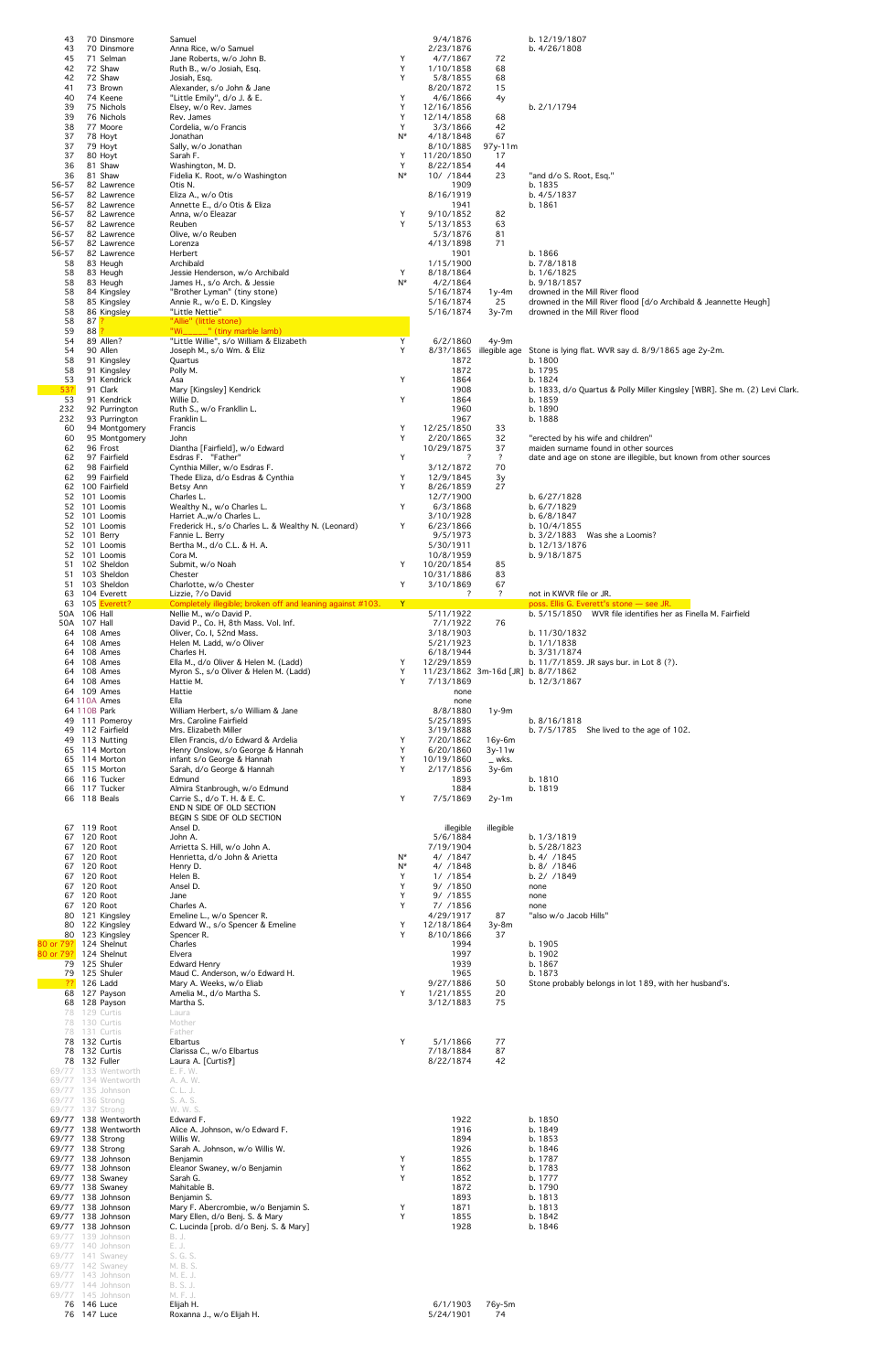|                                  | 76 148 Luce<br>76 149 Luce<br>70 150 Fairfield<br>70 151 Fairfield<br>70 152 Packard<br>70 152 Packard<br>70 152 Packard<br>70 152 Packard<br>70 152 Packard<br>70 153 Halford<br>71 154 Rice<br>71 155 Rice<br>75 156 Tyrrell<br><b>?</b> 157 White<br>72 158 Miller<br>72 159 Miller<br>72 159 Miller<br>72 159 Miller<br>72 160 Miller | Samantha, w/o Reuben<br>Reuben<br>Olive Nichols, w/o Royal C.<br>Royal C.<br>J. Warren<br>Lucy A., w/o J. Warren<br>Carrie B.<br>Emmons T.<br>Anna J.<br>Lina Packard, w/o Albert H.<br>Chauncey<br>Maria H. White, w/o Chauncey<br>Mary A. (tiny stone)<br>Huldah Taylor, w/o Joseph<br>Adelia<br>John<br>Electa, w/o John<br>Adelia Maria<br>Father | Y<br>Y<br>N*<br>N*<br>Y | 12/8/1894<br>8/21/1865<br>6/20/1880<br>7/17/1888<br>9/5/1865<br>1/5/1892<br>1/20/1864<br>7/13/1864<br>2/3/1891<br>7/5/1878<br>1/5/1875<br>12/11/1888<br>7/4/1863<br>7/ /1872<br>4/16/1890<br>4/20/1878<br>8/8/1919 | 88<br>$69 - 7 - 18$<br>75y-2m<br>83y-4m<br>38<br>59<br>7m<br>5y<br>38<br>21<br>58<br>65<br>2y<br>76<br>89y-10m<br>70<br>77y-4m | Stone is lying flat, face down.                                                                    |
|----------------------------------|-------------------------------------------------------------------------------------------------------------------------------------------------------------------------------------------------------------------------------------------------------------------------------------------------------------------------------------------|-------------------------------------------------------------------------------------------------------------------------------------------------------------------------------------------------------------------------------------------------------------------------------------------------------------------------------------------------------|-------------------------|--------------------------------------------------------------------------------------------------------------------------------------------------------------------------------------------------------------------|--------------------------------------------------------------------------------------------------------------------------------|----------------------------------------------------------------------------------------------------|
|                                  | 72 161 Miller<br>73 162 Sprague<br>73 162 Sprague<br>73 162 Sprague                                                                                                                                                                                                                                                                       | Mother<br>George H.<br>Julia A.<br>Anna M.                                                                                                                                                                                                                                                                                                            | Y                       | 1887<br>1893<br>1864                                                                                                                                                                                               |                                                                                                                                | b. 1834<br>b. 1834<br>b. 1861                                                                      |
|                                  | 73 162 Sprague<br>87 163 Hosford<br>87 164 Hosford                                                                                                                                                                                                                                                                                        | William E.<br>$large$ monument $-$ no names or dates<br>Infant s/o C. B. & E. B. [JR says name was Julian]                                                                                                                                                                                                                                            | Y                       | 1876<br>11/28/1864                                                                                                                                                                                                 | 2d $[JR]$                                                                                                                      | b. 1871<br>JR says he d. 11/28/1863. WDR agrees w/ d. date on stone but erroneously calls him      |
|                                  | 87 165 Hosford<br>87 166 Hosford<br>87 167 Hosford<br>88 168 Munyan                                                                                                                                                                                                                                                                       | Chester B.<br>Emma Ball, w/o Chester B.<br>Emma S., d/o C. B. & E. B.<br>Benson                                                                                                                                                                                                                                                                       |                         | 1915<br>1906<br>1942<br>6/17/1899                                                                                                                                                                                  |                                                                                                                                | b. 1833<br>b. 1834<br>b. 1866<br>b. 10/16/1837                                                     |
|                                  | 88 168 Munyan<br>88 168 Munyan<br>88 168 Munyan                                                                                                                                                                                                                                                                                           | Hattie M., w/o Benson<br>Leone M.<br>Bennie                                                                                                                                                                                                                                                                                                           | Y                       | 3/17/1897<br>5/5/1865<br>7/4/1878                                                                                                                                                                                  |                                                                                                                                | b. 1/18/1840<br>b. 6/12/1843<br>b. 6/19/1878                                                       |
|                                  | 86 169 Sharpe<br>86 170 Sharpe<br>86 171 Sharpe                                                                                                                                                                                                                                                                                           | Ezbon<br>Howard L.<br>Frances Ames, w/o Ezbon                                                                                                                                                                                                                                                                                                         |                         | 12/25/1890<br>1949<br>10/27/1929                                                                                                                                                                                   | 63y-9m<br>93                                                                                                                   | b. 1866                                                                                            |
|                                  | 86 172 Sharpe<br>86 172 Sharpe<br>86 172 Sharpe                                                                                                                                                                                                                                                                                           | Oakley F., s/o Ezbon & Frances<br>Willie E.<br>Emma                                                                                                                                                                                                                                                                                                   | Y<br>N*<br>Y            | 6/6/1866<br>8/13/1854<br>7/3/1855                                                                                                                                                                                  | 5y                                                                                                                             |                                                                                                    |
|                                  | 85 174 Ames<br>85 175 Dwight                                                                                                                                                                                                                                                                                                              | Emily, d/o G. H. & L. E.<br>Roderick O.<br>Emily Johnson, w/o Roderick O.                                                                                                                                                                                                                                                                             | N*                      | 7/31/1873<br>3/10/1863<br>10/27/1886                                                                                                                                                                               | 1y                                                                                                                             | Stone is lying face down.<br>b. 11/25/1802<br>b. 4/21/1808                                         |
|                                  | 85 175 Dwight<br>85 176 Ames<br>85 176 Ames                                                                                                                                                                                                                                                                                               | George H.<br>Elizabeth E. Dwight, w/o George H.                                                                                                                                                                                                                                                                                                       |                         | 1918<br>1906                                                                                                                                                                                                       |                                                                                                                                | b. 1839<br>b. 1838                                                                                 |
|                                  | 85 176 Ames<br>85 176 Ames<br>85 176 Ames                                                                                                                                                                                                                                                                                                 | George, s/o G. H. & Eliz. E.<br>Emily C., d/o G. H. & Eliz. E.<br>Dwight, s/o G. H. & Eliz. E.                                                                                                                                                                                                                                                        |                         | Y 6/18/1866 [JR]<br>1872<br>1917                                                                                                                                                                                   | 5y [JR]                                                                                                                        | b. 1861<br>b. 1871<br>b. 1884                                                                      |
|                                  | 85 176 Ames<br>84 177 Miller<br>84 177 Miller                                                                                                                                                                                                                                                                                             | Elizabeth J., d/o G. H. & Eliz. E.<br>Cyrus<br>Philena Ford, w/o Cyrus                                                                                                                                                                                                                                                                                |                         | 1947<br>4/5/1885<br>5/25/1884                                                                                                                                                                                      |                                                                                                                                | b. 1874<br>b. 6/5/1797<br>b. 2/16/1807                                                             |
|                                  | 84 177 Ford<br>83 178 Kilburn<br>83 179 Loomis                                                                                                                                                                                                                                                                                            | Lewis T.<br>Susan M., w/o H. H.                                                                                                                                                                                                                                                                                                                       | Y                       | 1/30/1888<br>8/19/1881<br>4/14/1865                                                                                                                                                                                |                                                                                                                                | b. 6/12/1818<br>b. 3/3/1840                                                                        |
|                                  | 83 180 Loomis<br>82 181 Morton                                                                                                                                                                                                                                                                                                            | Lyman A.<br>Susannah, w/o Lyman A.<br>Daniel F.                                                                                                                                                                                                                                                                                                       |                         | 10/7/1893<br>1875                                                                                                                                                                                                  | 50<br>77                                                                                                                       | Stone is lying flat, face down and broken.<br>b. 1817                                              |
|                                  | 82 181 Morton<br>82 181 Morton<br>82 181 Waite                                                                                                                                                                                                                                                                                            | Cordelia E. Waite, w/o Daniel F.<br>Nancy A. [Hayden] Thayer, w/o Daniel F.<br>Charles D.                                                                                                                                                                                                                                                             | Y                       | 1863<br>1885<br>1906                                                                                                                                                                                               |                                                                                                                                | b. 1824<br>b. 1826<br>b. 1831                                                                      |
|                                  | 82 181 Waite<br>81 182 Hayden<br>81 183 Hayden                                                                                                                                                                                                                                                                                            | Althea M. Fox, w/o Charles D.<br>Eunice P.<br>$large cross - no names or dates$                                                                                                                                                                                                                                                                       |                         | [2/17/]1898<br>8/13/1872                                                                                                                                                                                           | 46                                                                                                                             | [d/o Selah Fox & Mary Woods, per Wheeler record]<br>b. 1836                                        |
|                                  | 81 184 Hayden<br>81 185 Hayden<br>81 186 Hayden                                                                                                                                                                                                                                                                                           | George W.<br>David M.<br>Anna I.                                                                                                                                                                                                                                                                                                                      | Y                       | 3/11/1869<br>10/3/1885<br>8/14/1912                                                                                                                                                                                |                                                                                                                                | b. 6/3/1839<br>b. 10/6/1833<br>b. 8/11/1835                                                        |
|                                  | 81 187 Hayden<br>81 188 Hayden                                                                                                                                                                                                                                                                                                            | Ann Lewis, w/o Josiah<br>Josiah                                                                                                                                                                                                                                                                                                                       |                         | 10/21/1872<br>9/7/1877                                                                                                                                                                                             |                                                                                                                                | b. 12/25/1802<br>b. 8/15/1802                                                                      |
|                                  | 107 189 Sanders<br>107 189 Sanders<br>107 190 Sanders                                                                                                                                                                                                                                                                                     | Jane E. Tileston, w/o Albert D.<br>Albert D.<br>J. E. S.                                                                                                                                                                                                                                                                                              | Y<br>Y                  | 12/15/1861 39y-1m-7d<br>10/8/1862 46y-23d                                                                                                                                                                          |                                                                                                                                |                                                                                                    |
|                                  | 107 191 Sanders<br>107 192 Sanders<br>107 193 Sanderson                                                                                                                                                                                                                                                                                   | A. D. S.<br>D. S. [David Sanders - JR]<br>A. W. S.                                                                                                                                                                                                                                                                                                    | Y                       |                                                                                                                                                                                                                    |                                                                                                                                | 6/1/1863 [JR] 72-3-19 [JR] His name is not spelled out anywhere in the lot, but JR gives it.       |
| 107 196 Reed                     | 107 194 Sanderson<br>107 195 Sanderson                                                                                                                                                                                                                                                                                                    | Lucy Stone, w/o Asahel W.<br>Asahel W.<br>Sarah Wheeler [Sanders] Reed                                                                                                                                                                                                                                                                                | Y                       | 6/18/1910<br>9/24/1863<br>2/18/1919                                                                                                                                                                                | 42y-8m                                                                                                                         | b. 7/1/1821<br>b. $4/6/1823$ [b. Mason, NH, d/o David Sanders & Anna Wheeler; w/o Benj. Franklin R |
|                                  | 107 197 Lawrence                                                                                                                                                                                                                                                                                                                          | <b>Charles Allen</b><br>"Little Sarah"<br>"Little Mary"                                                                                                                                                                                                                                                                                               | Y                       | 5/26/1891<br>8/13/1877<br>11/3/1852                                                                                                                                                                                |                                                                                                                                | b. 7/1/1871<br>b. 4/5/1875<br>b. 8?/15/1850                                                        |
| 107 198 <mark>?</mark>           |                                                                                                                                                                                                                                                                                                                                           | Morris Parker                                                                                                                                                                                                                                                                                                                                         |                         | 3/5/1920                                                                                                                                                                                                           |                                                                                                                                | b. 12/15/1833                                                                                      |
| 107 199 Reed                     | 103-106 200 Purrington<br>103-106 200 Purrington                                                                                                                                                                                                                                                                                          | Mary Munyan [w/o Morris P.]                                                                                                                                                                                                                                                                                                                           |                         | 9/9/1905                                                                                                                                                                                                           |                                                                                                                                | b. 11/8/1840                                                                                       |
|                                  | 103-106 200 Purrington<br>103-106 200 Purrington<br>103-106 200 Purrington                                                                                                                                                                                                                                                                | Morris Parker Jr.<br>Mary Fuller<br>Wilbur Munyan                                                                                                                                                                                                                                                                                                     |                         | 4/24/1875<br>7/2/1875<br>10/6/1926                                                                                                                                                                                 |                                                                                                                                | b. 8/16/1865<br>b. 5/28/1873<br>b. 2/17/1864                                                       |
|                                  | 103-106 200 Purrington<br>103-106 200 Purrington<br>103-106 200 Purrington                                                                                                                                                                                                                                                                | Eleanor Luce [w/o Wilbur M.]<br>Helen<br>Leroy Francis                                                                                                                                                                                                                                                                                                |                         | 8/16/1938<br>6/18/1896<br>2/27/1938                                                                                                                                                                                |                                                                                                                                | b. 12/2/1861<br>b. 1/18/1894<br>b. 1/10/1878                                                       |
|                                  | 103-106 200 Purrington<br>103-106 201 Purrington                                                                                                                                                                                                                                                                                          | Hazel Gordon<br>L. F. P.                                                                                                                                                                                                                                                                                                                              |                         | 2/17/1957                                                                                                                                                                                                          |                                                                                                                                | b. 4/27/1898                                                                                       |
|                                  | 103-106 202 Purrington<br>103-106 203 Purrington<br>103-106 204 Purrington                                                                                                                                                                                                                                                                | H. G. P.<br>E. L. P.<br>W. M. P.                                                                                                                                                                                                                                                                                                                      |                         |                                                                                                                                                                                                                    |                                                                                                                                |                                                                                                    |
|                                  | 103-106 205 Purrington<br>103-106 206 Purrington<br>103-106 207 Purrington                                                                                                                                                                                                                                                                | H. P.<br>E. J. P.<br>M. P. P.                                                                                                                                                                                                                                                                                                                         |                         |                                                                                                                                                                                                                    |                                                                                                                                |                                                                                                    |
|                                  | 103-106 208 Purrington<br>103-106 209 Purrington<br>103-106 210 Purrington                                                                                                                                                                                                                                                                | M. M. P.<br>M. P. P. Jr.<br>M. F. P.                                                                                                                                                                                                                                                                                                                  |                         |                                                                                                                                                                                                                    |                                                                                                                                |                                                                                                    |
|                                  | 101-102 211 Wentworth<br>101-102 211 Wentworth<br>101-102 211 Wentworth                                                                                                                                                                                                                                                                   | Samuel C.<br>Caroline P., w/o Samuel C.<br>Charles H.                                                                                                                                                                                                                                                                                                 | Y                       | 11/27/1893<br>3/5/1911<br>6/30/1866                                                                                                                                                                                |                                                                                                                                | b. 12/17/1835<br>b. 1/23/1836<br>b. 5/9/1859                                                       |
|                                  | 101-102 211 Wentworth<br>100 212 Kaplinger                                                                                                                                                                                                                                                                                                | Perley<br>Cadrine E.                                                                                                                                                                                                                                                                                                                                  | Y                       | 5/25/1891<br>11/29/1868                                                                                                                                                                                            |                                                                                                                                | b. 8/28/1860<br>b. 4/29/1791 "in Europe"                                                           |
| 99 214 <mark>?</mark>            | 100 213 Kaplinger<br>99 215 Bartlett                                                                                                                                                                                                                                                                                                      | John L.<br>Stone is face down on ground<br>Julius B.                                                                                                                                                                                                                                                                                                  |                         | 5/16/1874<br>10/21/1875                                                                                                                                                                                            | 38                                                                                                                             | b. 10/14/1797 drowned in the Mill River Disaster<br>[s/o Thaddeus & Evelina]                       |
|                                  | 98 216 Merrill<br>98 217 Merrill<br>98 218 Merrill                                                                                                                                                                                                                                                                                        | S. W.<br>Sarah V., d/o S. W. & Jane B.<br>Stephen S., s/o S. W. & Jane B.                                                                                                                                                                                                                                                                             | Y<br>Y                  | 9/8/1876<br>11/20/1869<br>3/27/1870                                                                                                                                                                                | 47<br>$8y-4m$<br>$20y-6m$                                                                                                      |                                                                                                    |
|                                  | 98 219 Merrill<br>97 220 Noble<br>97 221 Warner                                                                                                                                                                                                                                                                                           | Eugene W., s/o S. W. & Jane B.<br>Emma T. Warner, w/o E. B. Noble<br>Lucy Celina, widow of Lewis                                                                                                                                                                                                                                                      |                         | 9/ /1873<br>8/7/1887<br>11/27/1888 80y-9m-13d                                                                                                                                                                      | $21y-8m$                                                                                                                       | b. 4/5/1845                                                                                        |
|                                  | 97 222 Warner<br>95 223 Anderson<br>95 223 Anderson                                                                                                                                                                                                                                                                                       | Lewis<br>Frederick B.<br>Carrie E. White, w/o Frederick B.                                                                                                                                                                                                                                                                                            | Y                       | 7/3/1871<br>9/13/1913<br>10/18/1913                                                                                                                                                                                | 67                                                                                                                             | b. 3/6/1852<br>b. 5/28/1862                                                                        |
|                                  | 93/96 224 Chamberlain<br>93/96 224 Chamberlain                                                                                                                                                                                                                                                                                            | J. H. D.<br>Susan W. Eaton, w/o J. H. D.                                                                                                                                                                                                                                                                                                              |                         | none<br>1909                                                                                                                                                                                                       |                                                                                                                                | b. 1836<br>b. 1834                                                                                 |
| 91/94 225 Trow                   | 93/96 224 Chamberlain<br>93/96 224 Chamberlain                                                                                                                                                                                                                                                                                            | Hattie, d/o J. H. D. & Susan<br>Susie B., d/o J. H. D. & Susan<br>William M., M. D.                                                                                                                                                                                                                                                                   | Y                       | none<br>none<br>1914                                                                                                                                                                                               | 18m<br>17y                                                                                                                     | b. 1827                                                                                            |
| 91/94 226 Trow<br>91/94 227 Trow | 92 228 Wrisley                                                                                                                                                                                                                                                                                                                            | Elizabeth A., w/o Dr. Wm.<br>Thankful Smith, w/o Dr. Wm.<br>Sarah Harris, [w/o Nathan C.]                                                                                                                                                                                                                                                             | Y                       | 1927<br>10/1/1868<br>12/18/1889                                                                                                                                                                                    | 38                                                                                                                             | b. 1848<br>no age or b. date                                                                       |
|                                  | 89 229 Day<br>89 230 Day<br>89 231 Day                                                                                                                                                                                                                                                                                                    | Susan, d/o Jonathan & L. O.<br>Jonathan<br>Laura O., w/o Jonathan                                                                                                                                                                                                                                                                                     |                         | 2/3/1884<br>2/5/1881<br>4/10/1876                                                                                                                                                                                  | 44<br>78y-10m<br>67                                                                                                            |                                                                                                    |
|                                  | 89 232 Day<br>90 233 lves<br>90 233 lves                                                                                                                                                                                                                                                                                                  | Ellen C., d/o Jonathan & L. O.<br>Dea. Thomas H.<br>Relief S., w/o Thomas H.                                                                                                                                                                                                                                                                          | Y<br>Y                  | 9/18/1867<br>2/18/1870<br>4/1/1888                                                                                                                                                                                 | 20                                                                                                                             | b. 1/7/1806<br>b. 1/11/1811                                                                        |
|                                  | 90 233 lves<br>90 234 lves<br>90 235 lves                                                                                                                                                                                                                                                                                                 | Charles M.<br>Mother<br>Father                                                                                                                                                                                                                                                                                                                        |                         | 12/10/1911                                                                                                                                                                                                         |                                                                                                                                | b. 2/24/1846                                                                                       |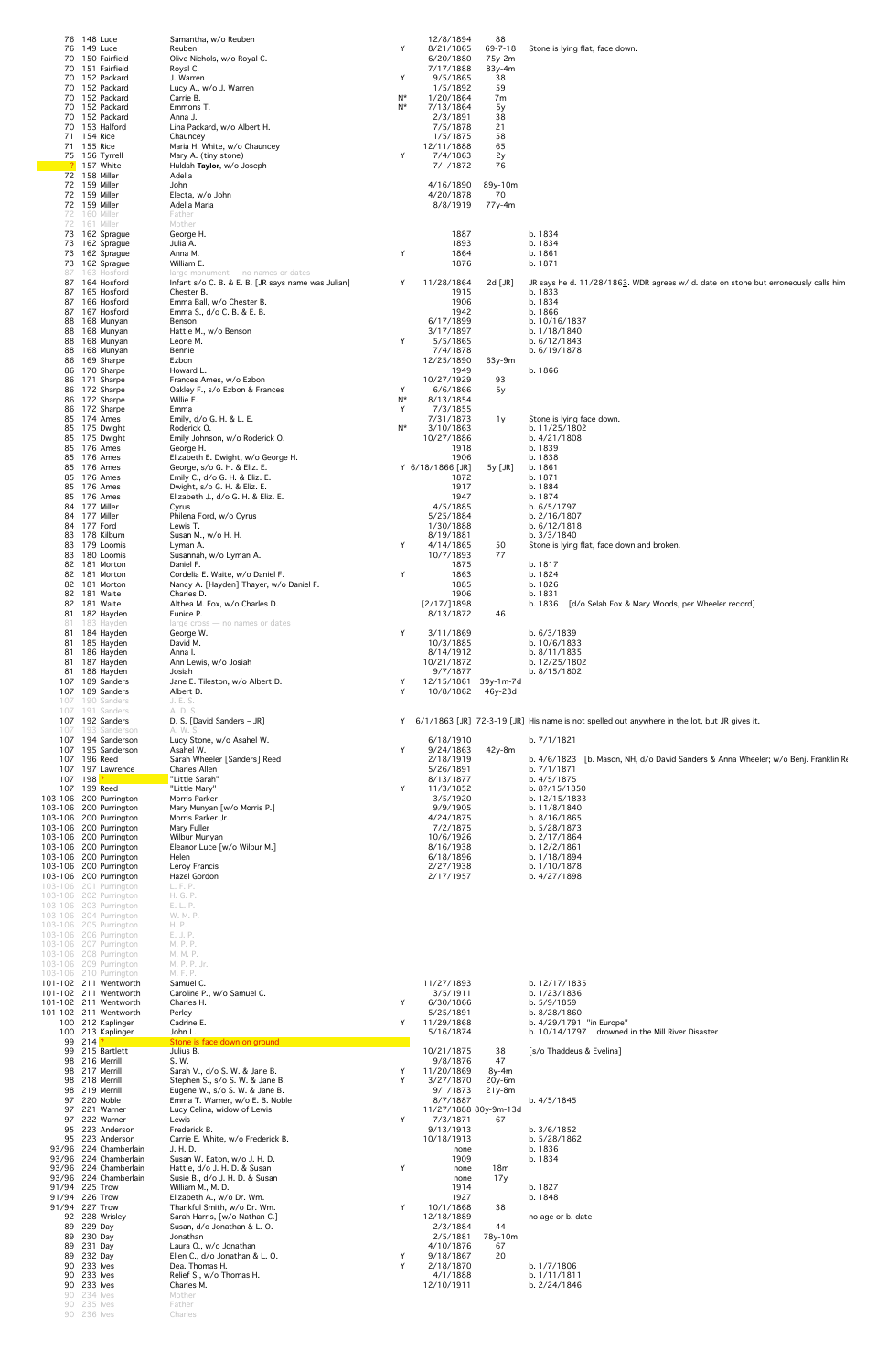|                                            | 117 237 Elder<br>117 238 Elder     |                                          | Lillie I., d/o Wm. & Ann<br>William                                          | N*      | 1/27/1871<br>6/27/1888 | 15y-9m<br>90   |                                                                              |
|--------------------------------------------|------------------------------------|------------------------------------------|------------------------------------------------------------------------------|---------|------------------------|----------------|------------------------------------------------------------------------------|
|                                            | 117 238 Elder<br>117 238 Elder     |                                          | Ann, w/o William<br>Co. H, 2nd Mass. Vols., C. W.                            |         | 3/8/1886<br>2/28/1881  | 73<br>47       |                                                                              |
|                                            | 117 238 Elder                      |                                          | John<br>Robert Co. A, 37th Mass. Vols., C. W.                                | N*      | 6/5/1863               | 22             | killed at White House Landing, Va.                                           |
|                                            | 117 238 Elder<br>116 239 Peck      |                                          | William<br>Edward Co. H, 37th Mass. Vols., C. W.                             | N*<br>Y | 10/ /1870<br>1/27/1865 | 30<br>47       | drowned off Cape Race<br>Moved from orig. burial site in Hawley [JR].        |
|                                            | 116 240 Peck                       |                                          | Julia A. Miller, w/o Edward                                                  |         | 4/29/1918              | 89             |                                                                              |
|                                            | 115 241 Collyer<br>115 241 Collyer |                                          | Gershom<br>Sarah R., w/o Gershom                                             |         | 10/1/1871<br>5/16/1874 | 24<br>25       | drowned in the Mill River flood                                              |
|                                            | 115 241 Collyer<br>114 242 Conner  |                                          | Viola Belle, d/o Gershom & Sarah<br>Thomas                                   | N*      | 5/16/1874<br>1852      | 4y             | drowned in the Mill River flood<br>b. 1804                                   |
|                                            | 114 242 Conner                     |                                          | Louisa Jenkins, w/o Thomas                                                   |         | 1897                   |                | b. 1807                                                                      |
|                                            |                                    | 114 242 Houghton<br>114 242 Houghton     | Edward C.<br>Frances Conner, w/o Edward C.                                   |         | 1907<br>1927           |                | b. 1838<br>b. 1840                                                           |
|                                            |                                    | 114 242 Houghton                         | Willie, s/o Edward & Frances<br>Grace F., d/o J. C. & A. M.                  |         | 1881                   |                | b. 1867<br>b. 1872                                                           |
|                                            |                                    | 113 243 Faulkner<br>113 243 Faulkner     | Clifford M., s/o J. C. & A. M.                                               |         | 1873<br>1877           |                | b. 1876                                                                      |
|                                            | 113 243 Cornell                    | 113 243 Faulkner                         | Abby<br>Jennie                                                               |         | 1881<br>1883           |                | b. 1804<br>b. 1837                                                           |
|                                            |                                    | 112 244 Prentiss                         | John M.                                                                      |         | 2/18/1899              |                | b. 1/1/1862                                                                  |
|                                            | 111 245 Pierce<br>109 246 Ballou   |                                          | Joanna B., w/o Isaac<br>Amos G.                                              |         | 3/20/1879<br>7/20/1878 | $80y-1m$<br>58 |                                                                              |
|                                            | 109 247 Ballou<br>108 248 Hills    |                                          | Mary B., w/o Amos C.<br>Jacob (large monument; no other inscription)         | Y       | 1/2/1867               | 45             |                                                                              |
|                                            | 108 249 Hills                      |                                          | <b>Albert Sanders</b>                                                        |         | 1/17/1920              |                | b. 10/10/1859                                                                |
|                                            | 108 250 Hills<br>108 251 Hills     |                                          | Christina, w/o Jacob<br>Jacob                                                |         | 5/16/1874<br>8/31/1891 |                | b. 10/22/1827<br>b. 12/18/1822                                               |
|                                            | 108 252 Hills                      |                                          | Katharine Weber Crittenden, w/o C. J.                                        |         | 4/21/1922              |                | b. 3/1/1847                                                                  |
|                                            | 108 253 Hills<br>127 254 Hayden    |                                          | Christian John<br>monument, no other inscription                             |         | 6/22/1932              |                | b. 1/13/1854                                                                 |
|                                            | 127 255 Hayden<br>127 256 Hayden   |                                          | Thomas W., s/o Thomas S. & Eliz. E.<br>Gertrude E., d/o Thomas S. & Eliz. E. |         | 12/3/1941<br>11/4/1932 |                | b. 12/28/1860<br>b. 10/2/1857                                                |
|                                            | 127 257 Hayden                     |                                          | Howard Eaton, s/o Thomas S. & Eliz. E.                                       |         | 1920                   |                | b. 1856                                                                      |
|                                            | 127 258 Hayden<br>127 259 Hayden   |                                          | Joel Eaton<br>William Eaton                                                  | Y       | 8/5/1865<br>12/30/1928 |                | b. 4/23/1864<br>b. 12/28/1868                                                |
|                                            | 127 260 Hayden<br>127 261 Hayden   |                                          | Thomas Smith, eldest s/o Joel<br>Elizabeth Eaton, w/o Thomas S.              |         | 2/11/1907<br>5/24/1890 |                | b. 3/31/1824<br>b. 7/22/1837                                                 |
|                                            | 127 262 Hayden                     |                                          | June Adams                                                                   |         | 5/9/1892               |                | b. 11/5/1865                                                                 |
| 125/126 263 Herrick<br>125/126 264 Francis |                                    |                                          | Leroy<br>Charles                                                             |         | 8/16/1874<br>1903      |                | b. 7/21/1858<br>b. 1826                                                      |
| 125/126 264 Francis                        |                                    |                                          | Jeannette Hayden, w/o Charles                                                |         | 1915                   |                | b. 1927                                                                      |
| 125/126 265 Herrick<br>125/126 266 Herrick |                                    |                                          | Edwin<br>Edwin Hayden                                                        | Y       | 1870<br>2/6/1889       |                | b. 1810<br>b. 4/10/1856                                                      |
| 125/126 267 Hayden                         |                                    | 124 268 Pomeroy                          | Frederick L.<br>Walter C.                                                    |         | 9/15/1876<br>1924      |                | b. 2/2/1833<br>d. in Geneva, Switzerland<br>b. 1857                          |
|                                            |                                    | 124 268 Pomeroy                          | Howard C.                                                                    |         | 1947                   |                | b. 1861                                                                      |
|                                            |                                    | 124 268 Pomeroy<br>124 268 Pomeroy       | Elizabeth A. Williams, w/o Howard C.<br>Alfred                               |         | 1927<br>1942           |                | b. 1866<br>b. 1900                                                           |
|                                            |                                    | 124 269 Pomeroy                          | A. P.                                                                        |         |                        |                |                                                                              |
|                                            |                                    | 124 270 Pomeroy<br>124 271 Pomeroy       | H. C. P.<br>E. W. P.                                                         |         |                        |                |                                                                              |
|                                            |                                    | 124 272 Pomeroy<br>123 273 Davenport     | W. C. P.<br>G. Netta, d/o Joseph N. & Lucia A.                               |         | 11/4/1914              | none           | "d. at Northampton"                                                          |
|                                            |                                    | 123 274 Davenport                        | <b>Winifred Beatrice</b>                                                     |         | Y 2?/21?/1871?         |                | partly illegible                                                             |
|                                            |                                    | 123 275 Davenport<br>123 276 Davenport   | Lucia Holmes, w/o Joseph N.<br>Joseph N.                                     |         | 3/5/1899<br>4/13/1906  |                | "Northampton, Mass."<br>b. 10/26/1830<br>b. $11/21/1829$ "d. at Northampton" |
|                                            |                                    | 123 277 Davenport                        | Dr. R. Melvin, s/o Joseph & Lucia                                            |         | 11/18/1923             |                | b. $5/15/1864$ at Haydenville; d. NYC                                        |
|                                            |                                    | 122 278 Eastwood<br>122 278 Eastwood     | Rev. Benjamin<br>Ann James, w/o Rev. Benjamin                                | N*      | 1899<br>1852           |                | b. 1825<br>b. 1813                                                           |
|                                            |                                    | 122 278 Eastwood<br>122 278 Eastwood     | Lucretia Miner, w/o Rev. Banjamin<br>Julia S.                                | Y       | 1922<br>1871           |                | b. 1829<br>b. 1852                                                           |
|                                            |                                    | 122 278 Eastwood                         | Ann M.                                                                       |         | 1890                   |                | b. 1841                                                                      |
|                                            | 121 279 Davis<br>121 279 Davis     |                                          | Anthony 1st Lt., Co. H, 7th Mass. Vols.<br>Mary A., w/o Anthony              |         | 1907<br>1905           |                | b. 1828<br>b. 1831<br>"and widow of Charles Sherwood"                        |
|                                            |                                    | 121 279 Sherwood<br>121 279 Sherwood     | Charles<br>Eveline, d/o Charles & Mary A.                                    | Y       | 1863<br>1874           |                | b. 1830                                                                      |
|                                            |                                    | 121 279 Sherwood                         | Mary A., d/o Charles & Mary A.                                               |         | 1875                   |                | b. 1856; drowned 5/16/1874 in Leeds during the MRD.<br>b. 1858               |
|                                            |                                    | 120 280 McCaffery<br>120 280 McCaffery   | Edward<br>Eliza, w/o Edward                                                  |         | 5/25/1897<br>4/3/1913  | 69             | b. 12/26/1842                                                                |
|                                            |                                    | 120 280 McCaffery                        | Edward S.                                                                    |         | 8/24/1941              |                | b. 12/22/1878                                                                |
|                                            |                                    | 120 280 McCaffery<br>120 280 McCaffery   | Mary T. Larkin, w/o Edw. S.<br>Alice E., d/o Edw. S. & Mary T.               |         | 8/15/1944              |                | b. 12/18/1878<br>no other inscription                                        |
|                                            |                                    | 120 280 McCaffery<br>120 280 McCaffery   | Fannie R., d/o Edw. S. & Mary T.<br>Prudence M., d/o Edw. S. & Mary T.       |         |                        |                | no other inscription<br>no other inscription                                 |
|                                            |                                    | 120 281 McCaffery                        | Fannie, w/o Frank N.                                                         |         | 2/6/1879?              | 27             |                                                                              |
| 118/119 283 Knapp                          |                                    | 120 282 McCaffery                        | Alice E., d/o James & Eliza<br>Hiram F.                                      |         | 7/25/1874<br>1883      | 7? wks         | b. 1819                                                                      |
| 118/119 283 Knapp                          |                                    |                                          | Jane C., w/o Hiram F.                                                        |         | 1893<br>1885           |                | b. 1819                                                                      |
| 118/119 283 Knapp<br>118/119 283 Knapp     |                                    |                                          | William F., s/o H. F. & J. C.<br>Agnes L., w/o William F.                    |         | 1931                   |                | b. 1843<br>b. 1847                                                           |
| 118/119 283 Knapp<br>118/119 283 Knapp     |                                    |                                          | Theodore H.<br>Anna J., w/o Theodore H.                                      |         | 1925<br>1913           |                | b. 1847<br>b. 1848                                                           |
| 118/119 283 Knapp                          |                                    |                                          | Eva J., d/o Theodore & Anna                                                  | Y       | 1871                   |                | b. 1871, d. inf.                                                             |
| 118/119 283 Knapp<br>118/119 283 Knapp     |                                    |                                          | H. Clinton, s/o Theodore & Anna<br>Charles Ernest, s/o Theodore & Anna       |         | 1898<br>1937           |                | b. 1869<br>b. 1878                                                           |
| 118/119 284 Knapp<br>118/119 285 Knapp     |                                    |                                          | Agnes<br><b>Brother</b>                                                      |         |                        |                |                                                                              |
| 118/119 286 Knapp                          |                                    |                                          | Mother                                                                       |         |                        |                |                                                                              |
| 118/119 287 Knapp<br>118/119 288 Knapp     |                                    |                                          | Father<br>Charles                                                            |         |                        |                |                                                                              |
| 118/119 289 Knapp<br>118/119 290 Knapp     |                                    |                                          | Eva J.<br>Clinton, Hosp. Corps, 5th Regt., US Inf.                           |         |                        |                |                                                                              |
| 118/119 291 Knapp                          |                                    |                                          | Mother - Anna J.                                                             |         |                        |                |                                                                              |
| 118/119 292 Knapp                          |                                    |                                          | Father<br>END S SIDE OF OF OLD SECTION                                       |         |                        |                |                                                                              |
|                                            |                                    |                                          | BEGIN N SIDE OF NEW SECTION                                                  |         |                        |                |                                                                              |
| 230/231 293 Wheeler<br>230/231 293 Wheeler |                                    |                                          | <b>Charles Hadley</b><br>Gwen N., w/o Chas. Hadley                           |         | 1985                   |                | b. 1910<br>b. 1904                                                           |
| 230/231 293 Wheeler<br>230/231 293 Wheeler |                                    |                                          | Gwenie, d/o C. H. & Gwen<br>David E. s/o C. H. & Gwen                        |         | 1959                   |                | b. 1942<br>b. 1937                                                           |
| 230/231 294 Wheeler                        |                                    |                                          | Charles H., M. D.                                                            |         | 1955                   |                | b. 1879                                                                      |
| 230/231 294 Wheeler<br>230/231 294 Wheeler |                                    |                                          | Susan B. Hadley, w/o Dr. C. H.<br>Frederick Heman                            |         | 1972<br>1915           |                | b. 1883<br>b. 1912                                                           |
|                                            |                                    | 232 295 Purrington<br>232 296 Purrington | Ruth S., w/o Franklin<br>Franklin                                            |         | 1960<br>1967           |                | b. 1890<br>b. 1888 [s/o Wilbur M.]                                           |
|                                            |                                    | 234 297 Jorgensen                        | Esther Purrington, w/o Chester D.                                            |         | 1962                   |                | b. 1897                                                                      |
|                                            |                                    | 233 298 Purrington<br>233 299 Purrington | <b>Philip Morris</b><br>Ann Loker                                            |         | 1988<br>1979           |                | b. 1899 [s/o Wilbur M.]<br>b. 1912                                           |
|                                            |                                    |                                          | 232-236 300 Purrington/Jorgensen - large monument; no names or dates         |         |                        |                |                                                                              |
| 235?                                       |                                    | 235 301 Purrington<br>302 Purrington     | Wilbur US Army WWII<br>Patricia Hall, w/o Wilbur                             |         | 1979<br>1993           |                | b. 1907 [s/o Wilbur M.]<br>b. 1915                                           |
|                                            | 235? 304 Deck                      | 235? 303 Purrington                      | Robert H.<br>Emma Hall                                                       |         | 2/27/1971<br>12/2/1989 |                | b. 6/5/1943<br>tiny footprints on stone                                      |
|                                            |                                    | 236 305 Purrington                       | Rollo WWI US Army                                                            |         | 11/12/1979             |                | b. $11/18/1895$ [s/o Wilbur M.]                                              |
|                                            | 134 306 Dewey<br>134 306 Dewey     |                                          | Carol P.<br>David L.                                                         |         | 1979<br>1998           |                | b. 1927<br>b. 1922                                                           |
|                                            | 137 307 Adamis<br>137 307 Adamis   |                                          | Kemon<br>Demetra V.                                                          |         | 1947<br>1994           |                | b. 1890<br>b. 1894                                                           |
|                                            |                                    | 137 307 Pomeroy                          | Robert C.                                                                    |         | 1981                   |                | b. 1913                                                                      |
|                                            | 136 308 Wells                      | 137 307 Pomeroy                          | Nancy Adams, w/o Robert C.<br>Thomas M.                                      |         | none<br>1943           |                | b. 1924<br>b. 1857                                                           |
|                                            | 136 308 Wells                      |                                          | Mary E. Porter, w/o Thomas                                                   |         | 1947                   |                | b. 1864                                                                      |
|                                            | 136 308 Wells<br>136 308 Wells     |                                          | Mary Lydia, d/o Thomas & Mary<br>Thomas E., s/o Thomas & Mary                |         | 1890<br>1968           |                | b. 1888<br>b. 1898                                                           |
|                                            | 136 308 Wells<br>136 308 Wells     |                                          | Gladys H., d/o Thomas & Mary<br>Mary E., d/o Thomas & Mary                   |         | 1980<br>1968           |                | b. 1896<br>b. 1905                                                           |
|                                            | 136 308 Wells                      |                                          | Charles W., s/o Thomas & Mary                                                |         | 1981                   |                | b. 1900                                                                      |
|                                            | 136 308 Wells<br>135 309 Mosher    |                                          | Nellie Lamson, w/o Charles W.<br>Henry James                                 |         | 1974<br>1945           |                | b. 1902<br>b. 1886                                                           |
|                                            | 135 309 Mosher<br>135 309 Mosher   |                                          | George T.<br>Albert T., Sr.                                                  |         | 1948<br>1970           |                | b. 1896<br>b. 1887                                                           |
|                                            |                                    |                                          |                                                                              |         |                        |                |                                                                              |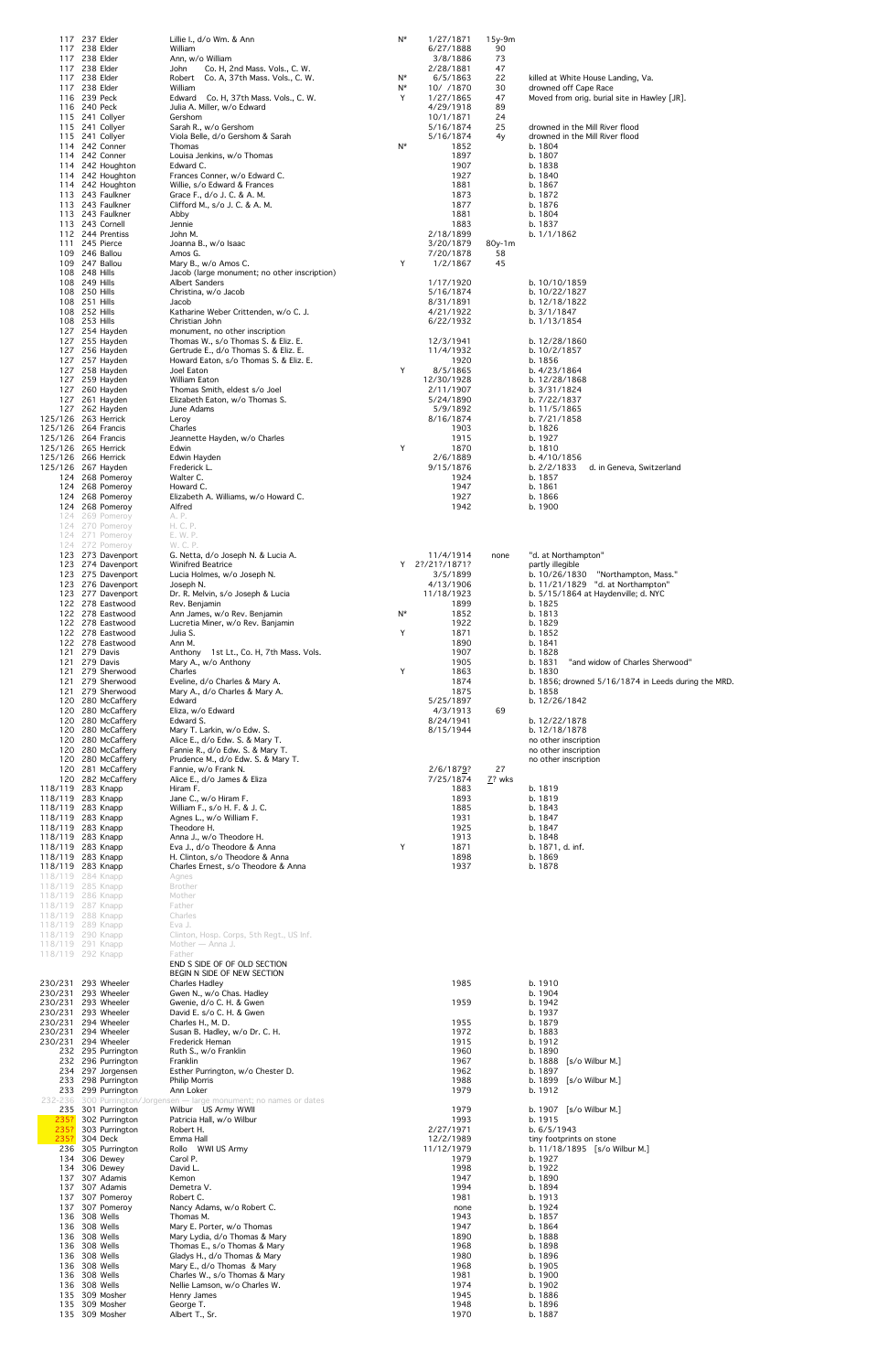|                                            | 135 309 Mosher<br>135 309 Mosher             | Mary Louise, d/o A. T. Sr.<br>Albert T., Jr, s/o A. T.                                            |        |                          | 1991         |         | b. 1917<br>b. 1917              |                                                                                    |
|--------------------------------------------|----------------------------------------------|---------------------------------------------------------------------------------------------------|--------|--------------------------|--------------|---------|---------------------------------|------------------------------------------------------------------------------------|
|                                            | 135 309 Mosher<br>134 310 Dewey              | Dorothea M., w/o A. T. Jr.<br>Frederick G.                                                        |        |                          | 1986         |         | b. 1920<br>b. 1895              |                                                                                    |
|                                            | 134 310 Dewey<br>134 311 Dewey               | Mae M. [w/o Frederick G.?]<br>Frederick C., Pvt. 104th Inf., Mass.                                |        | 9/1/1942                 | 1968         |         | b. 1896<br>no age or b. date    |                                                                                    |
|                                            | 133 312 Hartmann<br>133 312 Hartmann         | George J.<br>Bertha L. Emrick, w/o George J.                                                      |        |                          | 1929<br>1936 |         | b. 1868<br>b. 1870              |                                                                                    |
|                                            | 133 313 Larson                               | Susan Carver                                                                                      |        | 3/3/1983                 |              |         | b. 8/2/1927                     |                                                                                    |
|                                            | 132 314 Davenport<br>132 314 Davenport       | Sebert Ellsworth<br>Blanche Stevens, w/o S. E.                                                    |        | 6/7/1934<br>3/11/1933    |              |         | b. 12/4/1856<br>b. 11/3/1965    |                                                                                    |
|                                            | 132 314 Davenport<br>132 314 Davenport       | S. Ellsworth, Jr.<br>Helen Snow, w/o S. E. Jr.                                                    |        | 5/26/1958<br>9/29/1981   |              |         | b. 12/14/1888<br>b. 12/22/1886  |                                                                                    |
|                                            | 132 314 Davenport<br>131 315 Chernes-Lampron | S. Ellsworth III<br>Maryjane Tennyson?                                                            |        | 11/16/1960               | 1974         |         | b. 3/12/1912<br>b. 1920         |                                                                                    |
|                                            | 131 316 Tennyson<br>131 316 Tennyson         | George E.<br>Jane Emerick, w/o George                                                             |        | 8/10/1956<br>6/26/1944   |              |         | b. 2/8/1875<br>b. 6/23/1872     |                                                                                    |
|                                            | 131 316 Tennyson<br>131 316 Tennyson         | Ralph S.<br>Hazel I.                                                                              |        |                          | 1897<br>1901 |         | b. 1897<br>b. 1901              |                                                                                    |
|                                            | 131 316 Tennyson<br>131 316 Tennyson         | Mary E.<br>Leslie H.                                                                              |        |                          | 1907<br>1981 |         | b. 1907<br>b. 1903              |                                                                                    |
|                                            | 131 316 Tennyson<br><b>131</b> 316 Emrick    | Katherine Madeline Huber, w/o Leslie H.<br>Daniel                                                 |        | 2/19/1916                |              |         | b. 1907<br>b. 1/19/1832         |                                                                                    |
|                                            | <b>131</b> 316 Emrick<br>130 317 Holmes      | Elizabeth Spear, w/o Daniel                                                                       |        | 7/30/1910                |              |         | b. 7/23/1833                    |                                                                                    |
|                                            | 130 317 Holmes                               | Hiram<br>Olive, w/o Hiram                                                                         |        |                          | 1900<br>1890 |         | b. 1808<br>b. 1818              |                                                                                    |
|                                            | <b>130</b> 317 Banks<br>128 318 Cowing       | Clara (Holmes)<br>Jane Loomis, w/o Job                                                            |        |                          | 1895<br>1906 |         | b. 1844<br>b. 1818              |                                                                                    |
|                                            | 128 319 Loomis<br>128 319 Loomis             | Luther<br>Caroline C., w/o Luther                                                                 | Y      | 12/12/1891<br>6/28/1867  |              |         | b. 5/12/1814<br>b. 4/26/1813    | Moved from orig. burial in Lot 56 [JR].                                            |
|                                            | 128 319 Loomis<br>128 319 Loomis             | Thankful, w/o Luther<br>Sarah Ann, d/o Luther & Caroline (Cowing)                                 | N*     | 11/18/1913<br>12/14/1850 |              | 11y-11m | b. 8/2/1823<br>b. 9/22/1838     | Moved from orig. burial in Lot 56 [JR].                                            |
|                                            | 128 319 Loomis<br>128 319 Loomis             | Luther J., Co. A, 27th Mass. VM, C. W.<br>Mary S.                                                 | Y<br>Y | 6/1/1862<br>2/8/1867     |              |         | b. 2/25/1842<br>b. 3/9/1848     | Moved from orig. burial in Lot 56 [JR].<br>Moved from orig. burial in Lot 56 [JR]. |
|                                            | 128 319 Loomis<br>128 319 Loomis             | Byron<br>Johanna L., w/o Byron                                                                    |        |                          | 1918<br>1900 |         | b. 1836<br>b. 1843              |                                                                                    |
|                                            | 128 319 Loomis<br>128 319 Loomis             | Parker B., s/o Byron & Johanna<br>Walter B., s/o Byron & Johanna                                  | Y<br>Y | 9/2/1869<br>9/13/1863    |              |         | b. $3/15/1869$<br>b. 3/9/1848   | Moved from orig. burial in Lot 56 [JR].<br>Moved from orig. burial in Lot 56 [JR]. |
|                                            | 128 319 Loomis<br>138 320 Jones              | Levi K., s/o Luther & Caroline C.<br>Eli                                                          |        | 1/23/1893<br>3/11/1887   |              |         | b. 11/24/1851<br>b. 11/3/1817   |                                                                                    |
|                                            | 139 321 Kingsley                             | Sereno                                                                                            |        | 4/11/1890<br>6/14/1892   |              |         | b. 4/9/1809<br>b. 5/18/1807     |                                                                                    |
|                                            | 139 321 Kingsley<br>139 322 Smith            | Hannah Lewis, w/o Sereno<br>A. I. S.                                                              |        | 6/14/1898                |              |         |                                 | b. 4/16/1833 [Anna I. Kingsley Smith, w/o Warner Smith]                            |
| 140/141 324 Edwards                        | 139 323 Smith                                | W. S. S.<br>Samuel                                                                                |        | 5/13/1913<br>6/3/1901    |              | 65      |                                 | b. 9/20/1835 [Warner S. Smith, s/o Cyrus & Annie Tibbals Smith]                    |
| 140/141 324 Edwards<br>140/141 324 Edwards |                                              | Maggie McCallum, w/o Samuel<br>Robert B.                                                          |        | 2/27/1916<br>4/22/1895   |              |         | b. 12/25/1838<br>b. 12/31/1861  |                                                                                    |
| 140/141 324 Edwards<br>140/141 324 Edwards |                                              | Carolyn Milligan, w/o Robert B.<br>Samuel J., Jr.                                                 |        | 8/5/1940                 | 1950         |         | 1879<br>11/29/1862              |                                                                                    |
| 140/141 324 Edwards<br>140/141 324 Stimson |                                              | Hattie I. Freeman, w/o S. J. Jr.<br>Marion L. Edwards                                             |        |                          | 1955<br>1997 |         | 1868<br>1885                    |                                                                                    |
| 140/141 325 Edwards                        | 142 326 Snow                                 | Robert S.<br>Evander G. Co. E, 4th Maine Vols.                                                    |        | 6/17/1974<br>11/12/1897  |              |         | b. 4/15/1954                    | b. 4/5/1840, Nobleboro, ME, s/o Cushing & Lucy (Hutchings) Snow                    |
|                                            | 142 326 Snow<br>143 327 Cook                 | Marcia E., w/o Evander G.<br>Richard H.                                                           |        | 4/7/1906                 | 1924         |         | b. 2/20/1838<br>b. 1857         |                                                                                    |
|                                            | 143 327 Cook                                 | Minnie O. Lawrence, w/o Richard H.                                                                |        |                          | 1943         |         | b. 1858                         |                                                                                    |
|                                            | 143 328 Cook<br>143 329 Cook                 | Marcellus T.<br>Minnie A. Darby, w/o Marcellus T.                                                 |        |                          | 1973<br>1976 |         | b. 1880<br>b. 1882              |                                                                                    |
| 144 330 ?                                  | 145 331 Best                                 | stone missing $-$ a pot with two flags in it stands on the remaining base.<br>Grace K., w/o Floyd |        |                          | 1955         |         | b. 1881                         |                                                                                    |
|                                            | 145 331 Best<br>243 332 Burns                | J. Floyd<br>Albert C.                                                                             |        | 12/12/1966               | 1954         |         | b. 1880<br>b. 11/4/1876         |                                                                                    |
|                                            | 243 333 Wells<br>243 333 Wells               | Harry L.<br>Mabel K. Damon                                                                        |        |                          | 1960         |         | b. 1888<br>b. 1887              |                                                                                    |
|                                            | 242 334 Nantelle<br>242 334 Nantelle         | Adolph J.<br>Lena Ducharme, w/o Adolph J.                                                         |        |                          | 1949<br>1960 |         | b. 1886<br>b. 1888              |                                                                                    |
|                                            | 155 335 Papageorge<br>155 336 Papageorge     | Peter N., Pfc 8 Photo Recon Sq AAF WWII<br>Nicholas P.                                            |        | 8/4/1969                 | 1962         |         | b. 1/18/1926<br>b. 1884         |                                                                                    |
|                                            | 155 336 Papageorge<br>155 337 Papageorge     | Stavrula Patida, w/o Nicholas P.<br>George P.                                                     |        |                          | 1993<br>1940 |         | b. 1895<br>b. 1882              |                                                                                    |
|                                            | 154 338 Bowers<br>154 338 Bowers             | William D.<br>Maude E. Marlin, w/o William D.                                                     |        |                          | 1949<br>1942 |         | b. 1874<br>b. 1877              |                                                                                    |
|                                            | 154 338 Bowers                               | Harriet Pierce, w/o William D.                                                                    |        |                          | 1949         |         | b. 1877                         |                                                                                    |
|                                            | 156 339 Ferreira<br>156 339 Ferreira         | Alexander<br>Florence Weeks                                                                       |        |                          | 1977         |         | b. 1909<br>b. 1913              |                                                                                    |
|                                            | 156 340 Demetriou<br>156 340 Demetriou       | Thomas J.<br>Olga, w/o Thomas                                                                     |        |                          | 1969<br>1955 |         | b. 1881<br>b. 1889              |                                                                                    |
|                                            | 241 341 Martin<br>241 341 Martin             | Calvin J.<br>Catherine D. Janes, w/o Calvin J.                                                    |        |                          | 1948         |         | b. 1911<br>b. 1904              |                                                                                    |
|                                            | 157 342 Emrick<br>157 342 Emrick             | Ami Edgar<br>Flora Emma Blinn, w/o Ami Edgar                                                      |        |                          | 1967<br>1964 |         | b. 1869<br>b. 1871              |                                                                                    |
|                                            | 157 342 Emrick<br>157 342 Emrick             | Daniel W.<br>Anna P.                                                                              |        |                          | 1965<br>1957 |         | b. 1893<br>b. 1893              |                                                                                    |
|                                            | 240 343 Janes<br>240 343 Janes               | Marvin E.<br>Anna Cogswell, w/o Marvin                                                            |        |                          | 1947<br>1962 |         | b. 1876<br>b. 1875              |                                                                                    |
| 153 344 Eno                                | 152 345 Blanchard                            | William E., Electn's Mate, KIA<br>George D., Medford, Mass.                                       |        | 3/5/1943                 | 1896         |         | b. $1/18/1900$<br>b. 1819       |                                                                                    |
|                                            | 152 345 Blanchard<br>152 345 Blanchard       | Mary D. Belden, w/o Geo., Boston, Mass.<br>Mary Emily, dau., Charlestown, Mass.                   |        |                          | 1892<br>1941 |         | b. 1823<br>b. 1850              |                                                                                    |
|                                            | 151 346 Loomis                               | Marjorie, d/o Cecil & Doris                                                                       |        | 6/7/1931                 |              |         | b. 2/26/1930                    |                                                                                    |
|                                            | 151 347 Loomis<br>151 348 Loomis             | Gordon D., Pvt 38 Armd Inf Bn, 7 Army Div WWII<br>Doris Rublee, "Mother"                          |        | 11/5/1944<br>9/1/1964    |              |         | b. 7/4/1925<br>b. 7/26/1896     |                                                                                    |
|                                            | 151 349 Loomis<br>151 350 Loomis             | Cecil D., "Father"<br>large monument, no names or dates                                           |        | 2/7/1966                 |              |         | b. 6/6/1899                     |                                                                                    |
|                                            | 150 351 Marks<br>150 351 Marks               | George Franklin<br>A. Hortense Macomber, w/o George F.                                            |        |                          | 1934<br>1941 |         | b. 1860<br>b. 1860              |                                                                                    |
|                                            | 150 351 Marks<br>150 351 Marks               | Franklin Macomber, s/o G. F. & A. H.<br>Charles, s/o G. F. & A. H.                                |        |                          | 1896<br>1902 |         | b. 1887<br>b. 1902              |                                                                                    |
|                                            | 150 351 Marks<br>150 351 Marks               | Althea Hortense<br>Martha Rebecca                                                                 |        |                          | 1992<br>1992 |         | b. 1889<br>b. 1894              |                                                                                    |
|                                            | 150 351 King<br>150 351 Macomber             | <b>Chester Donald</b><br>Martha Squier                                                            |        |                          | 1978<br>1906 |         | b. 1916<br>b. 1817              |                                                                                    |
|                                            | 149 352 none<br>149 353 Noyes                | rough stone cross in boulders on Noyes lot - no inscription<br>Mary Upton, w/o J. A.              |        |                          | 1910         |         | b. 1832                         |                                                                                    |
|                                            | 149 354 Clark<br>149 355 Upton               | Elizabeth Hayden, w/o L. B.<br>Mary Hayden, w/o Nathan                                            |        |                          | 1891<br>1892 |         | b. 1813<br>b. 1804              |                                                                                    |
|                                            | 148 356 Hayden<br>147 357 Hayden             | Adelaide, d/o Peter & Alice<br><b>William Hallock</b>                                             |        |                          | 1877<br>1891 |         | b. 1844<br>b. 1827              |                                                                                    |
|                                            | 147 357 Hayden<br>147 357 Hayden             | Eliza Goodspeed, w/o William Hallock<br>Edward Parker                                             |        |                          | 1891<br>1922 |         | b. 1823<br>b. 1858              |                                                                                    |
|                                            | 147 357 Hayden                               | Eleanor Augusta                                                                                   |        |                          | 1937<br>1890 |         | b. 1861                         |                                                                                    |
|                                            | 147 357 Hayden<br>147 357 Hayden             | Neville Goodspeed<br>Herbert Bailey                                                               |        |                          | 1885         |         | b. 1854<br>b. 1863              |                                                                                    |
|                                            | 147 358 Bailey<br>147 359 Bailey             | Lucien Champlin<br>Helen Hayden, w/o Lucien C.                                                    |        | 3/29/1913<br>11/4/1922   |              |         | b. 11/30/1836<br>b. 7/31/1837   |                                                                                    |
|                                            | 146 360 Hayden<br>146 361 Hayden             | Ann R.<br>C. R.                                                                                   |        |                          |              |         |                                 |                                                                                    |
|                                            | 146 362 Hayden<br>146 362 Hayden             | <b>Charles Rowley</b><br>Ann Ruth Faulkner, w/o Charles R.                                        |        | 4/6/1886<br>3/16/1926    |              |         | b. 11/13/1845<br>b. 7/7/1850    |                                                                                    |
|                                            | 170 363 Hosford<br>170 363 Hosford           | William Horton<br>Carrie Eliza Munyan, w/o William H.                                             |        | 2/28/1937<br>11/13/1937  |              |         | b. 2/28/1861<br>b. 9/20/1867    |                                                                                    |
| 167/168 364 Dimes<br>167/168 364 Dimes     |                                              | Ann B.<br>Eustace W. [William Eustace]                                                            |        |                          | 1906<br>1941 |         | b. 1822<br>b. 1860              |                                                                                    |
| 167/168 364 Dimes<br>167/168 364 Dimes     |                                              | Annie Cadden, 1st w/o Eustace<br>William Cadden, s/o Eustace & Annie                              |        |                          | 1891<br>1905 |         | b. 1867<br>b. 1889              |                                                                                    |
| 167/168 364 Dimes<br>167/168 364 Dimes     |                                              | Margaret J. [Maggie] Cadden, 2nd w/o Eustace<br>Robert Frank, s/o Eustace & Margaret              |        |                          | 1925<br>1902 |         | b. 1864<br>b. 1900              |                                                                                    |
|                                            | 166 365 Cadden<br>166 365 Cadden             | Jane E.<br>Minnie J., d/o Jane E.                                                                 |        |                          | 1915<br>1896 |         | b. 1839<br>b. 1876              |                                                                                    |
|                                            | 166 365 Warner                               | William H.                                                                                        |        |                          | 1945         |         | b. 1860                         |                                                                                    |
|                                            | 166 365 Warner<br>165 366 Cone               | Charlotte Cadden, w/o William H.<br>Fairie, s/o Alfred & Hattie                                   |        | 3/31/1904                | 1956         |         | b. 1867<br>no date or age at d. |                                                                                    |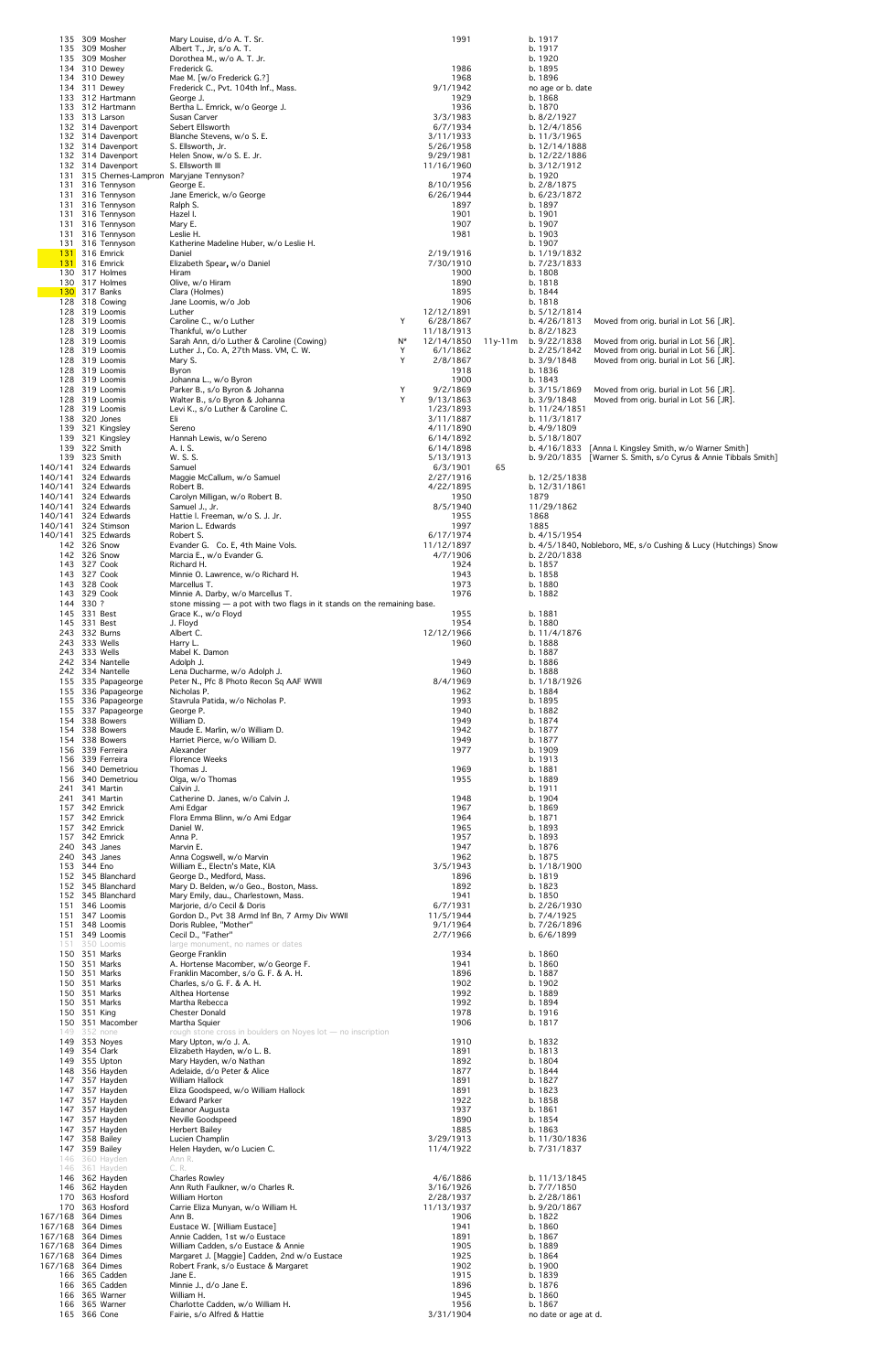|                                            |              | 164 367 Jorgensen<br>164 367 Jorgensen              | Stephen<br>Alfreda Danielson, w/o Stephen                                                                                                    |       | 1918<br>1940                  |                  | b. 1864<br>b. 1866                                                                                                   |
|--------------------------------------------|--------------|-----------------------------------------------------|----------------------------------------------------------------------------------------------------------------------------------------------|-------|-------------------------------|------------------|----------------------------------------------------------------------------------------------------------------------|
|                                            |              | 164 367 Jorgensen<br>163 368 Pierce                 | infant son<br>Harrison                                                                                                                       |       | 1905<br>2/4/1906              |                  | b. 12/23/1813                                                                                                        |
|                                            |              | 163 368 Pierce<br>162 369 Emrick                    | Louisa Dean, w/o Harrison<br>Melvin L.                                                                                                       |       | 2/4/1906<br>1975<br>1970      |                  | b. 10/18/1818<br>b. 1876                                                                                             |
|                                            |              | 162 369 Emrick<br>162 369 Emrick<br>162 369 Emrick  | Margaret, w/o Melvin L.<br>Ronald M.<br>Virginia J., w/o Ronald M.                                                                           |       | 1992                          |                  | b. 1877<br>b. 1909<br>b. 1923                                                                                        |
|                                            |              | 161 370 Loomis<br>161 370 Loomis                    | Clarence David<br>Fannie Louise Rhood, w/o Clarence D.                                                                                       |       | 1915<br>1940                  |                  | b. 1856<br>b. 1861                                                                                                   |
| 240?                                       |              | 161 370 Loomis<br>371 Bates                         | <b>Charles Luther</b><br><b>Richard Hiram</b>                                                                                                |       | 3/12/1936<br>12/22/1978       |                  | b. 9/28/1887<br>b. 12/17/1921                                                                                        |
| 240?                                       |              | 372 Bates<br>240? 373 Bates                         | Ralph Emerson, Tec5 TS Army WWII<br>Richard Hiram, Sgt US Army WWII                                                                          |       | 1980<br>1978                  |                  | b. 1923<br>b. 1921                                                                                                   |
|                                            |              | 159 374 Kittell<br>159 374 Kittell                  | Albert<br>Hallie Rublee, w/o Albert                                                                                                          |       | 1980<br>1986                  |                  | b. 1891<br>b. 1902                                                                                                   |
|                                            |              | 159 374 Kittell<br>158 375 Bates                    | Alfred, s/o Albert & Hallie<br>Hiram W.                                                                                                      |       | 1943<br>1938                  |                  | b. 1943<br>b. 1858                                                                                                   |
|                                            |              | 158 375 Bates<br>158 375 Bates                      | Sarah Harvey<br>Joseph R.                                                                                                                    |       | 1953<br>1969                  |                  | b. 1866<br>b. 1897                                                                                                   |
|                                            |              | 158 375 Bates                                       | Gladys L. Bulluss<br>END N SIDE OF NEW SECTION                                                                                               |       | 1971                          |                  | b. 1900                                                                                                              |
|                                            |              | 171 376 King                                        | BEGIN S SIDE OF NEW SECTION<br>Fred H.                                                                                                       |       | 1954                          |                  | b. 1873                                                                                                              |
|                                            |              | 171 376 King<br>172 377 Noble                       | Agnes S. Noble, w/o Fred H.<br>Alexander                                                                                                     |       | 1946<br>3/2/1885              | 53               | b. 1872                                                                                                              |
|                                            |              | 172 378 Noble<br>173 379 Miller                     | Agnes M., w/o Alexander<br>Sarah E. Hamlin, w/o Arthur T.                                                                                    |       | 11/3/1908<br>9/13/1890        |                  | b. 6/10/1834<br>b. 9/1/1849                                                                                          |
|                                            |              | 173 379 Miller<br>174 380 Quinn                     | Arthur T.<br>Albert F., "d. at Hartford, CT"                                                                                                 |       | 9/12/1890<br>9/26/1887        | 41               | b. 12/25/1839                                                                                                        |
|                                            |              | 175 381 Langdon<br>175 382 Langdon                  | Henry A.<br>Mary A. [Kaplinger], w/o Henry A.                                                                                                |       | 1922<br>1930                  |                  | 1845<br>b. 1856                                                                                                      |
|                                            |              | 175 383 Langdon<br>176 384 Kaplinger                | Howard W., s/o Henry & Mary<br>Christian                                                                                                     |       | 1935<br>9/2/1897              |                  | b. 1881<br>b. 6/27/1821                                                                                              |
|                                            |              | 176 384 Kaplinger<br>176 384 Kaplinger              | Catharine, w/o Christian<br>Cornelius M., s/o Chris. & Cath.                                                                                 |       | 1/29/1895<br>1919             |                  | b. 6/16/1820<br>b. 1858                                                                                              |
|                                            |              | 177 385 Rummell<br>177 385 Rummell                  | Horace T.<br>Lillian M. Metcalf, w/o Horace T.                                                                                               |       | 1921<br>1921                  |                  | b. 1851<br>b. 1863                                                                                                   |
|                                            |              | 177 385 Rummell<br>179 386 Vining                   | Willie, s/o Horace & Lillian<br>A. Emerson                                                                                                   |       | 1882<br>12/19/1900            |                  | b. 1880<br>b. 5/26/1837                                                                                              |
|                                            |              | 179 386 Vining<br>179 386 Vining                    | Mary P. Sturtevant, w/o A. E.<br>Fred J., s/o A. E. & Mary P.                                                                                |       | 10/28/1928<br>5/14/1931       |                  | b. 4/21/1840<br>b. 10/7/1872                                                                                         |
| 181/182 388 Loomis                         |              | 180 387 Hopkins<br>180 387 Riley                    | Mary A. McCaffery, w/o B. S.<br>Alice E. Riley, d/o Mary A. McC. Hopkins                                                                     |       | 1918<br>1946<br>1940          |                  | b. 1850<br>b. 1869<br>b. 1865                                                                                        |
| 181/182 388 Loomis<br>181/182 388 Loomis   |              |                                                     | George F.<br>Helen C. Rivard, w/o George F.<br>Edward F., s/o G. F. & Helen                                                                  |       | 1946<br>1959                  |                  | b. 1869<br>b. 1894                                                                                                   |
| 181/182 388 Loomis<br>181/182 388 Loomis   |              |                                                     | Edith L. Thomas, w/o Edward F.<br>George W., s/o Edward & Edith                                                                              |       | 1972<br>1961                  |                  | b. 1895<br>b. 1921                                                                                                   |
| 181/182 389 Clayton<br>181/182 389 Clayton |              |                                                     | Spencer Doty<br>Alice Loomis                                                                                                                 |       | 1990                          |                  | b. 1908<br>b. 1903                                                                                                   |
|                                            |              | 183 390 Ames<br>184 391 Johnson                     | Myron Co. H, 37th Mass. Inf.<br>Horace W.                                                                                                    |       | 3/17/1911<br>4/7/1891         |                  | b. 5/10/1831<br>b. 6/1/1840                                                                                          |
|                                            |              | 184 392 Biers<br>185 393 Packard                    | Margaret E., wid/o Horace W. Johnson<br>Nancy C. [Fairfield], w/o Sanford                                                                    |       | 1/17/1901<br>7/27/1900        | 64               | b. 4/21/1845 "and w/o Frederick Biers"                                                                               |
|                                            |              | 185 393 Packard<br>186 394 Blinn                    | Sanford<br>William C.                                                                                                                        |       | 3/16/1897<br>4/30/1901        | 76<br>$59y-4m$   |                                                                                                                      |
|                                            | 190 395 Hill | 186 394 Spear                                       | Cora Blinn Spear [remar. wid/o Wm. C. Blinn?]<br>David W. Co. I, 16th NH Vols, C. W.                                                         |       | 4/16/1923<br>1931             | $67y-7m$         | b. 1838                                                                                                              |
|                                            | 190 395 Hill | 190 395 Brown                                       | Annie P. Goss, w/o David W.<br>Stella W. Hill, w/o Henry N.                                                                                  |       | 1912<br>1964                  |                  | b. 1844<br>b. 1877<br>[prob. d/o David W. & Annie Hill]                                                              |
|                                            |              | 191 396 Page<br>191 396 Page                        | Fay Russell [d/o George & Louise?]<br>George M.                                                                                              |       | 1972<br>1924                  |                  | b. 1900<br>b. 1861                                                                                                   |
|                                            |              | 191 396 Page<br>191 396 Page                        | Louise S. Russell, w/o George m.<br>Joseph W.                                                                                                |       | 1922<br>1902                  |                  | b. 1862<br>b. 1819                                                                                                   |
|                                            |              | 191 396 Page<br>191 396 Fay                         | Marah L. Mather, w/o Joseph W.<br>Chauncey W.                                                                                                |       | 1904<br>1911                  |                  | b. 1829<br>b. 1838                                                                                                   |
|                                            | 191 396 Fay  | 192 397 Moore                                       | M. Imogene Page, w/o Chauncey W.<br>Arlington L.                                                                                             |       | 1933<br>1917                  |                  | b. 1852<br>b. 1880                                                                                                   |
|                                            |              | 192 397 Moore<br>192 397 Sherwood                   | Eveline Moore Wrisley, w/o Arlington L.<br>Charles E.                                                                                        |       | 1960<br>1/ /1928              |                  | b. 1886 [perhaps she m. $(2)$ a Wrisley?]<br>b. 12/ / 1861                                                           |
|                                            |              | 192 397 Sherwood<br>192 397 Sherwood                | Hattie Bird, w/o Charles E.<br>Ashley Collins, s/o C. E. & H. B.<br><b>194-195</b> 398 Hosford-Emrick-Page large monument, no names or dates |       | 1/ /1907<br>11/ /1889         |                  | b. 3/ / 1863<br>b. 10/ /1888                                                                                         |
| 194-195 400 Emrick                         |              | 194-195 399 Hosford                                 | Mary S., d/o Calvin C. & Helen S.<br>Sophia L. Hosford, w/o Oscar H.                                                                         | N*    | 1856<br>1951                  |                  | b. 1854<br>b. 1866                                                                                                   |
| 194-195 401 Emrick<br>194-195 402 Emrick   |              |                                                     | Oscar H.<br>Robert P., s/o Oscar & Sophia                                                                                                    |       | 1952<br>1982                  |                  | b. 1865<br>b. 1890                                                                                                   |
| 194-195 403 Emrick<br>194-195 404 Emrick   |              |                                                     | Jennie L. Tennyson, w/o Robert P.<br>Ralph T. s/o Robert & Jennie                                                                            |       | 1974<br>1994                  |                  | b. 1889<br>b. 1914                                                                                                   |
| 194-195 405 Emrick                         |              | 194-195 406 Hosford                                 | John T., s/o Robert & Jennie<br>Calvin C., Co. A, 27th Mass. Vol. 1862-5                                                                     |       | 1959<br>1897                  |                  | b. 1914<br>b. 1831                                                                                                   |
| 194-195 408 Page                           |              | 194-195 407 Hosford                                 | Helen S. Baker, w/o Calvin C.<br>Robbie, s/o Joseph & Harriet                                                                                |       | 1896<br>1887                  |                  | b. 1829<br>b. 1881                                                                                                   |
| 194-195 409 Page<br>194-195 410 Page       |              |                                                     | Harriet E. Hosford, w/o Joseph Jr.<br>Joseph W., Jr.                                                                                         |       | 1936<br>1921                  |                  | b. 1856<br>b. 1855                                                                                                   |
|                                            |              | 196 411 Litchfield<br>196 411 Litchfield            | Keren J., ch/o E. H. & E. A.<br>Fmary H                                                                                                      |       | 1881<br>1875                  |                  | b. 1879<br>b. 1875                                                                                                   |
|                                            |              | 196 411 Litchfield<br>196 411 Litchfield            | Hattie E., d/o G. A. & S. A.<br>Edward H.                                                                                                    |       | 1892<br>1924                  |                  | b. 1887<br>b. 1842                                                                                                   |
|                                            |              | 196 411 Litchfield<br>196 411 Carr                  | Eveline A., w/o Edward H.<br>Mary F., w/o F. N.                                                                                              |       | 1926<br>1898                  |                  | b. 1845<br>b. 1871, d/o E. H. & E. A. Litchfield                                                                     |
|                                            |              | 196 411 Litchfield<br>197 412 Hayden                | George A.<br>Joseph Steinmetz                                                                                                                |       | 1915<br>1990                  |                  | b. 1866<br>b. 1906                                                                                                   |
|                                            |              | 197 412 Hayden<br>197 413 Hayden<br>197 414 Parsons | Isabel Perry<br>Robbin, $s/\circ$ _. _. & _. _. (illegible) Hayden<br>Jessie R. Hayden, w/o George E.                                        |       | 1991<br>5/16/1874<br>2/9/1959 | <u>4</u> ?y-7m   | b. 1910<br>died in Mill River flood. Joseph Lewis "Robbin" Hayden Jr., s/o J. L. Hayden & Isabelle E<br>b. 7/23/1875 |
|                                            |              | 197 415 Parsons                                     | Capt. George E.                                                                                                                              |       | 5/9/1923                      |                  | b. 8/8/1874                                                                                                          |
|                                            |              | 197 416 Hayden<br>197 417 Hayden<br>197 418 Hayden  | Joseph L. R.<br>Corinne Rost, w/o Joseph L. R.<br>Isabell L., w/o Joseph L.                                                                  |       | 1951<br>1930<br>8/21/1917     |                  | b. 1881<br>b. 1881<br>b. $3/25/1848$                                                                                 |
|                                            |              | 197 419 Hayden<br>198 420 Hayden                    | Capt. Joseph L., Co. H, 37th Mass Vol.<br>Helen M., d/o J. T. & Helen                                                                        |       | 12/22/1899<br>1958            |                  | b. 5/20/1830<br>b. 1879                                                                                              |
|                                            |              | 198 420 Hayden<br>198 420 Hayden                    | James T.<br>Helen M. Angle [w/o James T.]                                                                                                    |       | 1911<br>1929                  |                  | b. 1842<br>b. 1846                                                                                                   |
|                                            |              | 198 420 Hayden<br>198 420 Hayden                    | Grace K., d/o James T. & Helen<br>James T. II, s/o James T. & Helen                                                                          |       | 1882<br>1950                  |                  | b. 1877<br>b. 1874                                                                                                   |
|                                            |              | 198 420 Hayden<br>198 421 Hayden                    | Mary L. Papineau, w/o James T. II<br>George Niles                                                                                            |       | 1967<br>10/12/1918            |                  | b. 1883<br>b. 7/24/1897                                                                                              |
|                                            |              | 207 422 Hayden<br>207 423 Hayden                    | George Walworth<br>Marian Niles [w/o George Walworth]                                                                                        |       | 12/17/1937<br>9/12/1953       |                  | b. 6/9/1872<br>b. 4/8/1873                                                                                           |
|                                            |              | 207 424 Hayden<br>207 425 Hayden                    | Robert H., Col., US Army<br>Dorothea Ward                                                                                                    |       | 1/19/1973<br>5/18/1979        |                  | b. 2/16/1909<br>b. 9/24/1902                                                                                         |
|                                            |              | 206 426 House<br>206 426 House                      | Samuel<br>Clarissa Root, w/o Samuel                                                                                                          |       | 1896<br>1907                  |                  | b. 1810<br>b. 1816                                                                                                   |
|                                            |              | 206 426 House<br>206 426 House                      | Frank<br>Alice C., grandd/o Samuel & Clarissa                                                                                                | $N^*$ | 8/26/1852<br>4/21/1921        | $3y-8m$          | A "4" and a "2" may be carved over each other as last digit of death year.<br>9/10/1862                              |
|                                            |              | 206 426 House<br>206 426 House                      | Edwin J.<br>Lucinda W. Briggs, w/o Edwin J.                                                                                                  |       | 1914<br>1898                  |                  | 1846<br>1843                                                                                                         |
|                                            |              | 206 427 House<br>206 428 House                      | Alice C.<br>Mother                                                                                                                           |       |                               |                  |                                                                                                                      |
|                                            |              | 206 429 House<br>206 430 House                      | Father<br>L. W. B.                                                                                                                           |       |                               |                  |                                                                                                                      |
|                                            |              | 206 431 House<br>205 432 Lamport<br>205 432 Lamport | E. J. H.<br>Archibald K., d. at Northampton<br>Mary E. McRae, w/o Arch. K., d. N'hamp.                                                       |       | 12/24/1891<br>6/16/1932       |                  | b. 12/13/1844 in Troy, NY<br>b. 8/20/1848 in Troy, NY                                                                |
|                                            |              | 205 432 Lamport<br>205 432 Lamport                  | Jessie B., d/o Arch. & Mary<br>Walter Harwood, s/o Arch. & Mary                                                                              |       | 10/29/1880<br>2/28/1890       | $7y-9m$<br>8y-7m | died in Leeds<br>died in Northampton                                                                                 |
|                                            |              | 205 432 McRae<br>205 432 McRae                      | Christopher<br>Jane Mason, w/o Christopher                                                                                                   |       | 12/1/1875<br>1901             | 64               | died at Troy, NY<br>b. 1817                                                                                          |
|                                            |              | 205 432 McRae                                       | Charles C. [father of Mary E.]                                                                                                               |       | 1926                          |                  | b. 1852                                                                                                              |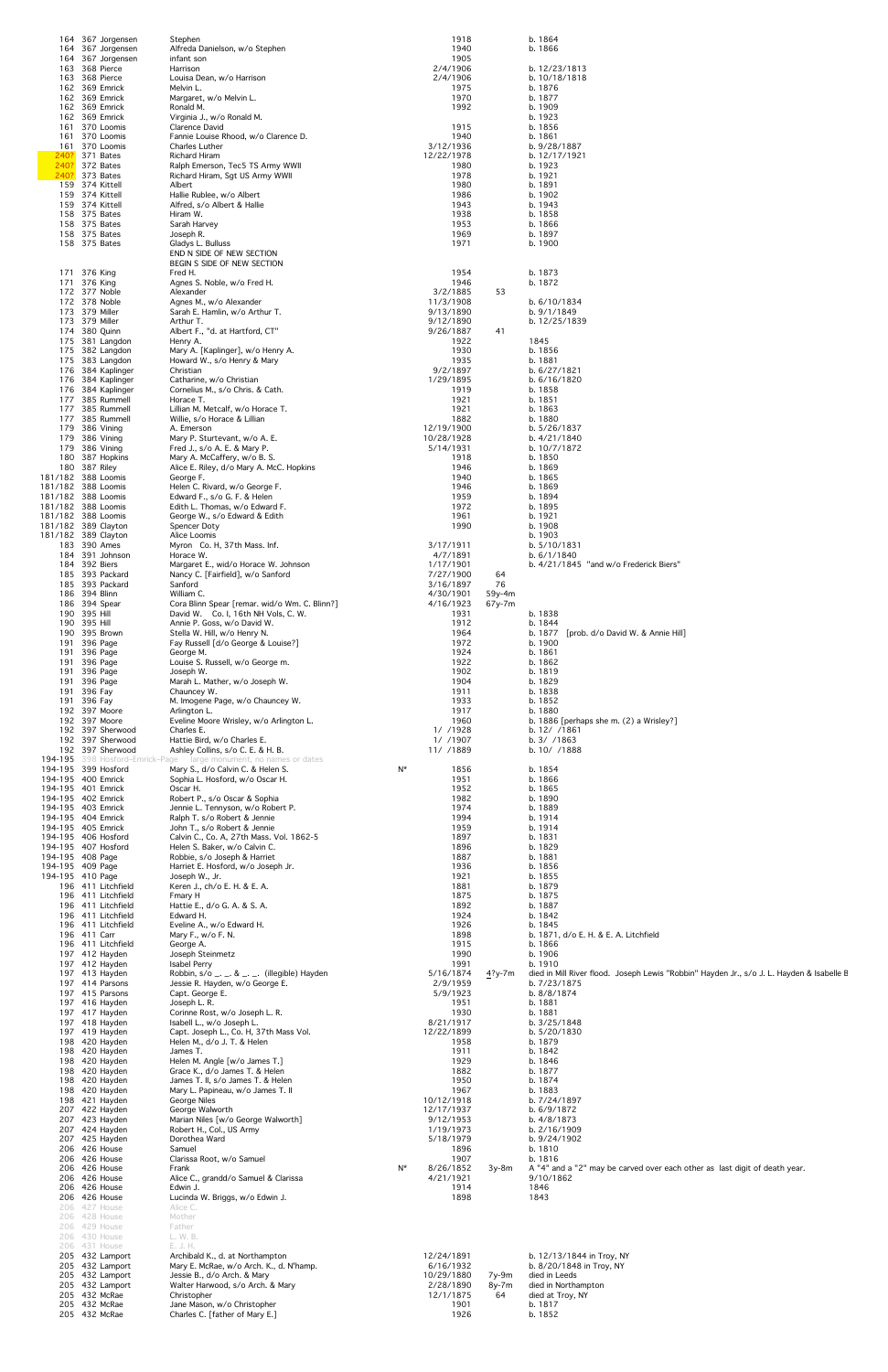|         | 205 432 Brown<br>205 432 Lamport                 | Carrie McRae [w/o Charles C.]<br>Mary E.                                    | 1926<br>1959             |          | b. 1855<br>b. 1888                               |  |
|---------|--------------------------------------------------|-----------------------------------------------------------------------------|--------------------------|----------|--------------------------------------------------|--|
|         | 205 433 McRae<br>205 434 McRae                   | Father<br>Mother                                                            |                          |          |                                                  |  |
|         | 205 435 McRae<br>205 436 Brown                   | Charles                                                                     |                          |          |                                                  |  |
|         | 205 437 Lamport                                  | Carrie<br>Jessie                                                            |                          |          |                                                  |  |
|         | 205 438 Lamport<br>205 439 Lamport               | Walter<br>A. K. L.                                                          |                          |          |                                                  |  |
|         | 205 440 Lamport<br>205 441 Lamport               | M. E. L.<br>Mary                                                            |                          |          |                                                  |  |
|         | 203 442 Breckenridge<br>203 442 Breckenridge     | Andrew T.<br>Mary Irwin, w/o Andrew                                         | 12/26/1890<br>11/1/1898  | 59       | b. 8/15/1834                                     |  |
|         | 203 442 Breckenridge<br>203 442 Breckenridge     | Richard L.<br>Winifred Myers, w/o Richard                                   | 5/21/1984                |          | b. 2/23/1907<br>b. 6/9/1912                      |  |
|         | 203 442 Breckenridge<br>203 442 Breckenridge     | Thomas I.<br>Marion Smith, w/o Thomas I.                                    | 5/2/1927<br>5/22/1956    |          | b. 5/28/1860<br>b. 10/27/1869                    |  |
|         | 203 443 Breckenridge<br>203 444 Breckenridge     | Mother<br>Father                                                            |                          |          |                                                  |  |
|         | 203 445 Breckenridge<br>203 446 Breckenridge     | M. S. B.<br>T. I. B.                                                        |                          |          |                                                  |  |
|         | 202 447 Goodale<br>202 448 ?                     | Charles H.<br>"Mother" - no other inscription on little marble lamb.        | 7/31/1905                |          | b. 6/19/1870                                     |  |
|         | 202 449 Connell<br>202 449 Thatcher              | Maurice D., s/o Maurice & Jane<br>Mary A. Connell, w/o Alvin R.             | 6/2/1885<br>1936         | $20y-3m$ | b. 1861                                          |  |
|         | 202 450 Connell<br>201 451 Elder                 | Charles F.                                                                  | 1941                     |          | b. 1889                                          |  |
|         | 201 451 Elder                                    | David<br>Sarah A. Morris                                                    | 1/14/1892<br>6/28/1885   | 39       | b. 7/19/1849                                     |  |
|         | 201 451 Elder<br>200 452 Curry?                  | George<br>Ray                                                               | 8/8/1898                 |          | b. 3/10/1856                                     |  |
|         | 200 452 Curry?<br>200 453 Curry                  | Jessie<br>Tommy E., s/o Thomas J. & Nellie                                  | 4/20/1885                | 7y       |                                                  |  |
|         | 200 454 Curry<br>200 455 Curry                   | Nellie Magladery, w/o Thomas J.<br>Thomas J.                                | 10/15/1916<br>9/29/1912  |          | b. 11/11/1854<br>b. 3/8/1851                     |  |
|         | 200 456 Curry<br>199 457 Noble                   | Ethel, d/o Thomas J. & Nellie<br>Christopher                                | 6/3/1939<br>10/17/1903   |          | b. 10/26/1876<br>b. 12/25/1843                   |  |
|         | 199 457 Belden<br>199 457 Noble                  | Catherine Noble Belden, w/o Christopher<br>Harry R., s/o Chris. & Catherine | 10/17/1938<br>4/14/1887  |          | b. $1/20/1852$ m. $(2)$ a Belden?<br>b. 7/8/1886 |  |
|         | 199 457 Noble<br>199 457 Noble                   | Jessie W., d/o Chris. & Catherine<br>William J., s/o Chris. & Catherine     | 2/24/1889<br>1/20/1906   |          | b. $3/3/1888$<br>b. 10/13/1870                   |  |
|         | 458 Whitman<br>? 458 Whitman                     | Henry M., Co. B, 34 Mass. Vol., C.W.<br>Sophronia S., w/o Henry M.          | 1/4/1903<br>7/7/1901     |          | b. 6/2/1827<br>b. 7/1/1822                       |  |
|         | 187-188 458 Packard<br>187-188 458 Packard       | Charles E.<br>Nellie E. Lee, w/o Charles E.                                 | 1929<br>1916             |          | b. 1859<br>b. 1856                               |  |
|         | 187-188 458 Packard<br>189 459 Ladd              | Ralph A.<br>Alice E.                                                        | 1945<br>3/25/1931        | 75       | b. 1889                                          |  |
|         | 189 460 Ladd<br>209 461 Anderson                 | Eliab<br>Foster C.                                                          | 1/26/1893<br>8/5/1913    | 68       | b. 1/21/1837                                     |  |
|         | 209 461 Anderson<br>209 461 Noble                | Clarissa M. Vining, w/o Foster C.<br>Frederick A.                           | 6/1/1924<br>6/17/1943    |          | b. 2/8/1835<br>b. 6/3/1874                       |  |
|         | 209 461 Noble                                    | Lillie B. Anderson, w/o Frederick A.                                        | 1/30/1949                |          | b. 5/28/1877                                     |  |
|         | 209 461 Anderson<br>209 461 Anderson             | Ansel V.<br>Selma M.                                                        | 12/26/1914<br>12/27/1965 |          | b. 9/22/1874<br>b. 1/18/1877                     |  |
|         | 209 462 Anderson<br>209 463 Anderson             | S. A.<br>A. V. A.                                                           |                          |          |                                                  |  |
|         | 209 464 Noble<br>209 465 Noble                   | F. A. N.<br>L. A. N.                                                        |                          |          |                                                  |  |
|         | 209 466 Anderson<br>209 467 Anderson             | C. M. A.<br>F. C. A.                                                        |                          |          |                                                  |  |
|         | 210 468 Phinney<br>210 469 Phinney               | L. S. P.<br>S. C. P.                                                        |                          |          |                                                  |  |
|         | 210 470 Phinney<br>210 471 Phinney               | M. C. P.<br>John                                                            | 12/1/1924                |          | b. 7/31/1842                                     |  |
|         | 210 471 Phinney<br>210 471 Phinney               | Sarah Crandall, w/o John<br>Mary Clark, w/o John                            | 2/27/1887<br>11/8/1944   |          | b. 10/20/1844<br>b. 9/2/1861                     |  |
|         | 210 471 Phinney<br>211 472 Smith                 | Lora S.<br>Henry C.                                                         | 9/2/1974<br>9/19/1903    |          | b. 12/10/1883<br>b. 2/23/1841                    |  |
|         | 211 472 Smith<br>212 473 Courtright              | Helen M. Fay, w/o Henry C.<br>Joseph, Cpl. 1st VT Cav., C. W.               | 4/4/1910<br>5/8/1900     |          | b. 6/13/1842<br>b. 5/23/1838                     |  |
|         | 212 473 Courtright<br>212 473 Courtright         | Ann Elder, w/o Joseph<br>Elizabeth Elder, d/o Joseph & Ann                  | 7/9/1914<br>9/1/1945     |          | b. 2/4/1844<br>b. 9/4/1870                       |  |
|         | 212 473 Courtright<br>213 474 Loomis             | Jane A., w/o Joseph Sr.<br>William G.                                       | 8/19/1885<br>1950        |          | b. 7/4/1807<br>b. 1876                           |  |
|         | 213 474 Loomis<br>213 474 Loomis                 | Orril Hitchcock, w/o Wm. G.<br>Clifford C.                                  | 1978<br>1976             |          | b. 1879<br>b. 1902                               |  |
|         | 213 474 Loomis<br>214 475 Munyan                 | Erma Baldwin, w/o Clifford C.<br>Fred A.                                    | 1983<br>1937             |          | b. 1892<br>b. 1859                               |  |
|         | 214 475 Munyan<br>214 475 Munyan                 | Lillian Rummell, w/o Fred A.<br>"infant" — no dates<br>Grace                | 1945                     |          | b. 1858                                          |  |
|         | 214 475 Munyan                                   | Lillian<br>"infant" — no dates                                              |                          |          |                                                  |  |
|         | 214 475 Munyan<br>215-216 476 Tower              | "infant" — no dates<br>Gertrude<br>Clinton B.                               | 1938                     |          | b. 1858                                          |  |
|         | 215-216 476 Tower<br>215-216 476 Tower           | Lucy L. Allen, w/o Clinton<br>Ida S., w/o Clinton                           | 1929<br>4/22/1888        | 29       | b. 1860                                          |  |
|         | 215-216 476 Tower<br>215-216 476 Tower           | Luke S., s/o Clinton & Lucy<br>Charles A., infant                           | 11/22/1892               | 4m-20d   | no dates                                         |  |
|         | 215-216 476 Tower<br>215-216 477 Tower           | Robert R.<br>Lucy                                                           | 1930                     |          | b. 1899                                          |  |
|         | 215-216 478 Tower<br>215-216 479 Tower           | Charles<br>Robert                                                           |                          |          |                                                  |  |
|         | 215-216 480 Tower<br>215-216 481 Tower           | Luke<br>Ida                                                                 |                          |          |                                                  |  |
|         | 215-216 482 Tower<br>215-216 483 Tower           | Clinton<br>Bertrand E.                                                      | 1932                     |          | b. 1893                                          |  |
|         | 215-216 483 Tower<br>215-216 484 Tower           | Anna S., w/o Bertrand E.<br>Harry W.                                        | 1984                     |          | b. 1901<br>b. 1901                               |  |
|         | 215-216 484 Tower<br>215-216 485 Symons          | Carrol L. Clark, w/o Harry W.<br>Victor E.                                  | 1973<br>1950             |          | b. 1905<br>b. 1899                               |  |
|         | 215-216 485 Symons<br>215-216 486 Tower          | Eleanor Tower, w/o Victor E.<br>Dexter                                      | 1/13/1896                |          | b. 1905<br>b. 3/12/1817                          |  |
|         | 215-216 486 Tower<br>215-216 487 Tower           | Irene B., w/o Dexter<br>Father                                              | 9/2/1885                 | 59       |                                                  |  |
|         | 215-216 488 Tower<br>217 489 Bennett             | Mother<br>John E.                                                           | 1927                     |          | 1863                                             |  |
|         | 217 489 Bennett<br>217 489 Bennett               | Clara T. w/o John<br>Nellie M., w/o John                                    | 1885<br>1919             |          | 1861<br>1865                                     |  |
|         | 218 489 Metcalf<br>218 489 Metcalf               | William A.<br>Hattie A. Lawrence, w/o William A.                            | 1921<br>1946             |          | 1870<br>1876                                     |  |
|         | 218 489 Lawrence                                 | Clara Tower, w/o L. B.                                                      | 1984                     |          | 1890                                             |  |
|         | 218 489 Lawrence<br>218 489 Lawrence             | Carrie E. Morgan, w/o L. B.<br>Lionel B.                                    | 1939<br>1951             |          | 1870<br>1868                                     |  |
|         | 218 489 Lawrence<br>218 489 Lawrence             | Fannie C. Graves, w/o L. B.<br>Alvin                                        | 1919<br>1919             |          | 1871<br>1831                                     |  |
|         | 218 489 Lawrence<br>218 490 Lawrence             | Maria, w/o Alvin<br>M. B. (?)                                               | 1905                     |          | 1834                                             |  |
|         | 218 491 Lawrence<br>218 492 Lawrence             | A. L.<br>C. T. L.                                                           |                          |          |                                                  |  |
|         | 218 493 Lawrence<br>218 494 Lawrence             | L. B. L.<br>F. C.                                                           |                          |          |                                                  |  |
|         | 218 495 Lawrence<br>218 496 Metcalf              | H. A. L.<br>W. A. M.                                                        |                          |          |                                                  |  |
|         | 218 497 Metcalf<br>220 498 Pomeroy               | C. E. M.<br>Harry F.                                                        | 3/10/1979                |          | b. 4/7/1898                                      |  |
|         | 220 498 Pomeroy<br>221-223 499 Purrington        | Margaret Pask, w/o Harry F.<br>large monument $-$ no names or dates         | 12/9/1974                |          | b. 4/22/1908                                     |  |
|         | 221-223 500 Purrington<br>221-223 501 Purrington | Robert<br><b>Ethel Spencer</b>                                              | 1956<br>1976             |          | b. 1876<br>b. 1883                               |  |
|         | 221-223 502 Purrington<br>221-223 503 Purrington | Myrtle Blight<br>Edward C.                                                  | 1972<br>1948             |          | b. 1889<br>b. 1870                               |  |
| 221-223 | 504 Purrington<br>221-223 505 Purrington         | Donald<br>US Army Engrs. WWI<br>Florence, w/o Donald                        | 1955<br>1989             |          | b. 1890<br>b. 1891                               |  |
|         | 221-223 506 Purrington                           | Alden Clifford                                                              | 1974                     |          | b. 1892                                          |  |